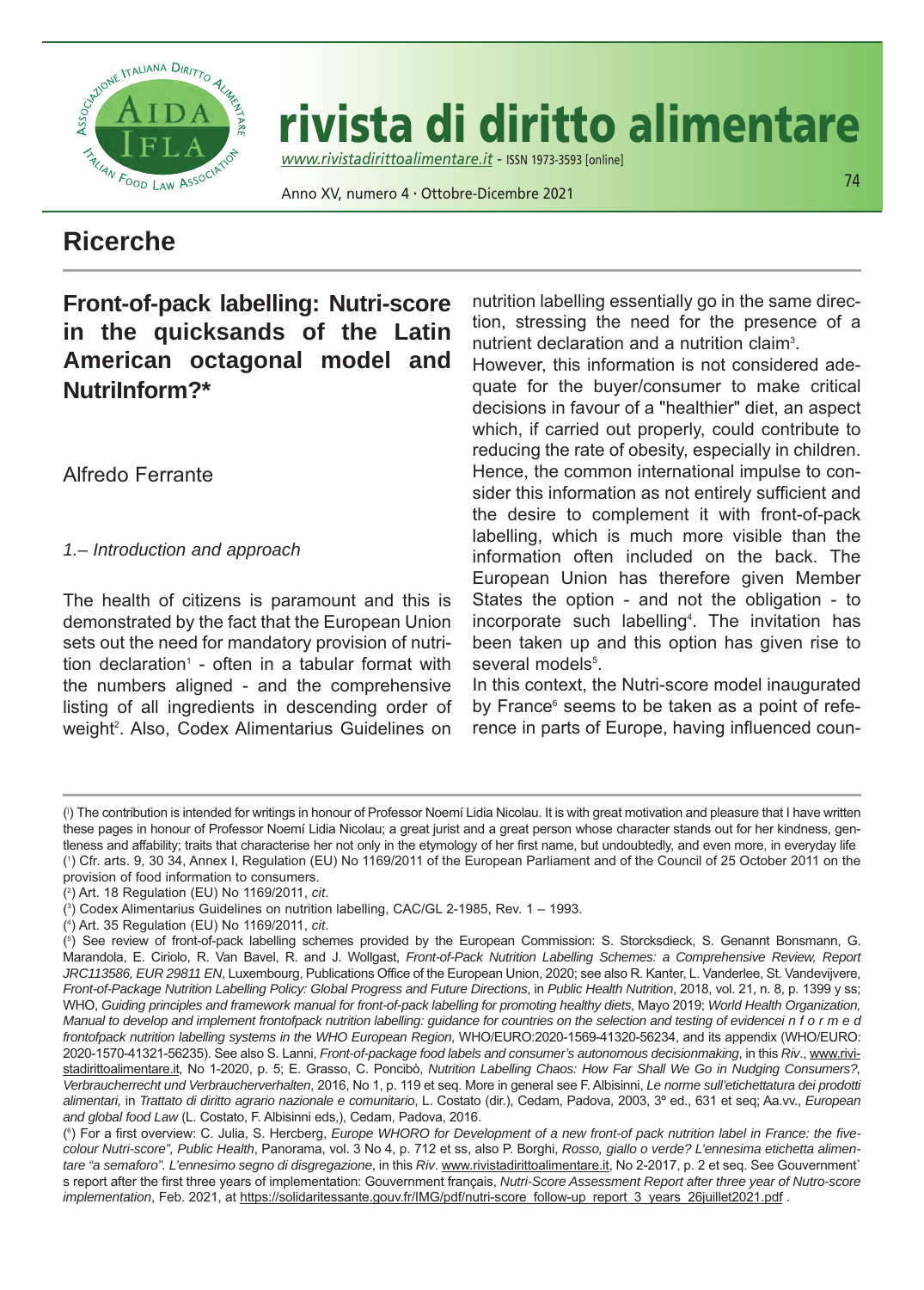

Anno XV, numero 4 • Ottobre-Dicembre 2021

75

tries such as Belgium $^7$ , the Netherlands $^8$ , Germany<sup>9</sup>, Luxembourg<sup>10</sup> or Switzerland<sup>11</sup>. Even countries - such as Spain - which, although it wants to support its implementation, officially and publicly recognizes that "it is not perfect labelling<sup>12"</sup>, even though it has tried to validate it with previous studies<sup>13</sup>.

In partial counter-trend to the European phenomenon, a legislative phenomenon is developing in Latin America with a model of mandatory frontof-pack labelling. Thus, a traffic light label model is used in Ecuador, followed by Bolivia, or the use of octagon-shaped labels. The latter, implemented for the first time by Chile, has been the predominant point of reference for other legislation such as that of Peru and Uruguay or México, although other models have also been used, for example in Colombia and Brazil<sup>14</sup>.

The recent approval of the Argentinean law on healthy nutrition<sup>15</sup> opts to incorporate a front-ofpackage food labelling model influenced by the Chilean octagonal model<sup>16</sup>. The Italian model of NutrInform Battery<sup>17</sup> decides to move away from the European trend towards the French Nutri-

( 7 ) Adopted in abril 2019, see e.g. St. vandevijvere, *Uptake of Nutri-Score during the first year of implementation in Belgium, Archives of Public Health*, oct., 2000, vol. 78, n. 1, p. 1 et seq; on an analysis of the impact of labels on supermarket shelves: St. vandevijvere, N. Berger, *The impact of shelf tags with Nutri-Score on consumer purchases: a difference-in-difference analysis of a natural experiment in supermarkets of a major retailer in Belgium*, *International Journal of Behavioral Nutrition and Physical Activity*, 2021, vol. 18, n. 150, p. 1 ss.

( 8 ) As communicated to the European Union: *Regulation of the Minister for Medical Care, designating Nutri-Score as a food choice logo and its conditions of use (Regulation on the designation of food choice logo)*, Notification 2021/530/NL (Netherlands), August 2021.

On some previous studies in comparison with other labelled studies: M. Egnell, Z. Talati, M. gombaud, P. galan, S. Hercberg, S. Pettigrew, C. julia, *Consumers' Responses to Front-of-Pack Nutrition Labelling: Results from a Sample from The Netherlands, Nutrients* 2019, n. 11, p. 1817 y ss. https://doi.org/10.3390/nu11081817. See also S. Lanni, *Front-of-package food labels and consumer's autonomous decisionmaking*, in this *Riv*. www.rivistadirittoalimentare.it, No 1-2020, p. 57 et ss; E. grasso, C Poncibò, "Nutrition Labelling Chaos: How Far Shall We go in Nudging Consumers?", *Verbraucherrecht und Verbraucherverhalten*, 2016, n. 1, p. 119 et seq.

( 9 ) For a previous overview: M. Egnell, Z. Talati, S. Pettigrew, P. galán, S. Hercberg., C. julia, *Comparison of front-of-pack labels to help German consumers understand the nutritional quality of food products. Color-coded labels outperform all other systems, Ernahrungs Umschau*, 2019, vol. 66, n. 5, p. 76 et seq. DOI: 10.4455/eu.2019.020.

( 10) As communicated to the European Union: *Draft Grand Ducal Regulation establishing additional forms of expression of the energy value and nutrient quantities (NUTRI-SCORE)*, Notification 2020/391/L (Luxemburg), September 2020.

( 11) For a previous overview: M. Egnell, P. galán, Nj., Farpour-Lambert, Z. Talati, S. Pettigrew, S. Hercberg, C. julia, *Compared to other front-of-pack nutrition labels, the Nutri-Score emerged as the most efficient to inform Swiss consumers on the nutritional quality of food products, PLoS One*. 2020 Feb 27; vol.15, n. 2:e0228179. doi: 10.1371/journal.pone.0228179.

 $( ^{12})$  These are the words of the Spanish Minister of Consumer Affairs in his intervention in favour of the implementation of the Nutri-score system during his appearance in the Spanish Congress of Deputies: A. garzón Espinosa, *Comparencia ante la Comisión de Sanidad y Consumo del Congreso de los Diputados*, 16 june 2021, at https://www.youtube.com/watch?v=PZKUOPF5YZ4.

For a view in Spain: P. galan, M. Egnell, j. Salas-Salvadó, N. Babio, S. Pettigrew, S. Hercberg, et al., *Understanding of different frontof-package labels by the Spanish population: Results of a comparative study*, in *Endocrinol Diabetes Nutr.*, 2020, n. 67, p. 122 et ss.

( 13) P. galan, N. Babio, j. Salas-Salvadó, *Nutri-Score: el logotipo frontal de información nutricional útil para la salud pública de España que se apoya sobre bases científicas*, in *Nutr. Hosp*., vol.36, n.5, 2019, p. 1213 y ss.

( 14) A comparative study for Colombia can be found at A. Ferrante, *El etiquetado frontal en los alimentos y la iconografía jurídica: un ejemplo para la comprensión del trasplante jurídico y del nuevo paradigma latinoamericano*, *Derecho (PUCP)*, No 87, 2021, p. 141 et ss. at https://revistas.pucp.edu.pe/index.php/derechopucp/article/view/24467/23230</u>. About Chile see also L. Rodríguez Osiaca, T. Pizarro quevedo, *Ley de Etiquetado y Publicidad de Alimentos: Chile innovando en nutrición pública una vez más*, in *Revista chilena de pediatría*, 018; vol. 89, No 5, 2018, p. 579-581.

( 15) Ley n. 27.642 de 26 de octubre de 2021 (*Ley de promoción de la alimentación Saludable*), in *Boletin Oficial de la República Argentina* de 12 de noviembre de 2021 For a brief commentary on the draft legislation that led to the adoption of the Act see j. Trivisonno, *El derecho a la alimentación saludable: información al consumidor y etiquetado frontal de alimentos, Jurisprudencia Argentina (Dossier de Derecho del Consumo)*, n. 3, 2021, p. 76 y ss. Para una visión anterior a la a la Ley: see Ministerio de Salud y Desarrollo Social, *Etiquetado nutricional frontal de alimentos*, Presidencia de la Nación, Buenos Aires, 2018.

( 16) A study on this model and its comparison with the Peruvian model can be found in Ferrante, *El etiquetado frontal*, cit., p. 141 et ss.

( 17) The Italian model has recognised this iconographic battery system, which has been implemented by the Decreto 19 November 2020. This model has been implemented with the relative manual, approved in 2021: Ministero dello sviluppo economico, Ministero della salute e Ministero delle politiche agricole alimentari e forestali, Manuale d'uso del marchio nutrizionale "NutrInform Battery", 19 January 2021, at https://www.mise.gov.it/images/stories/documenti/Manuale\_uso\_NutrInform\_Battery.pdf. For more information see https://www.nutrinformbattery.it/.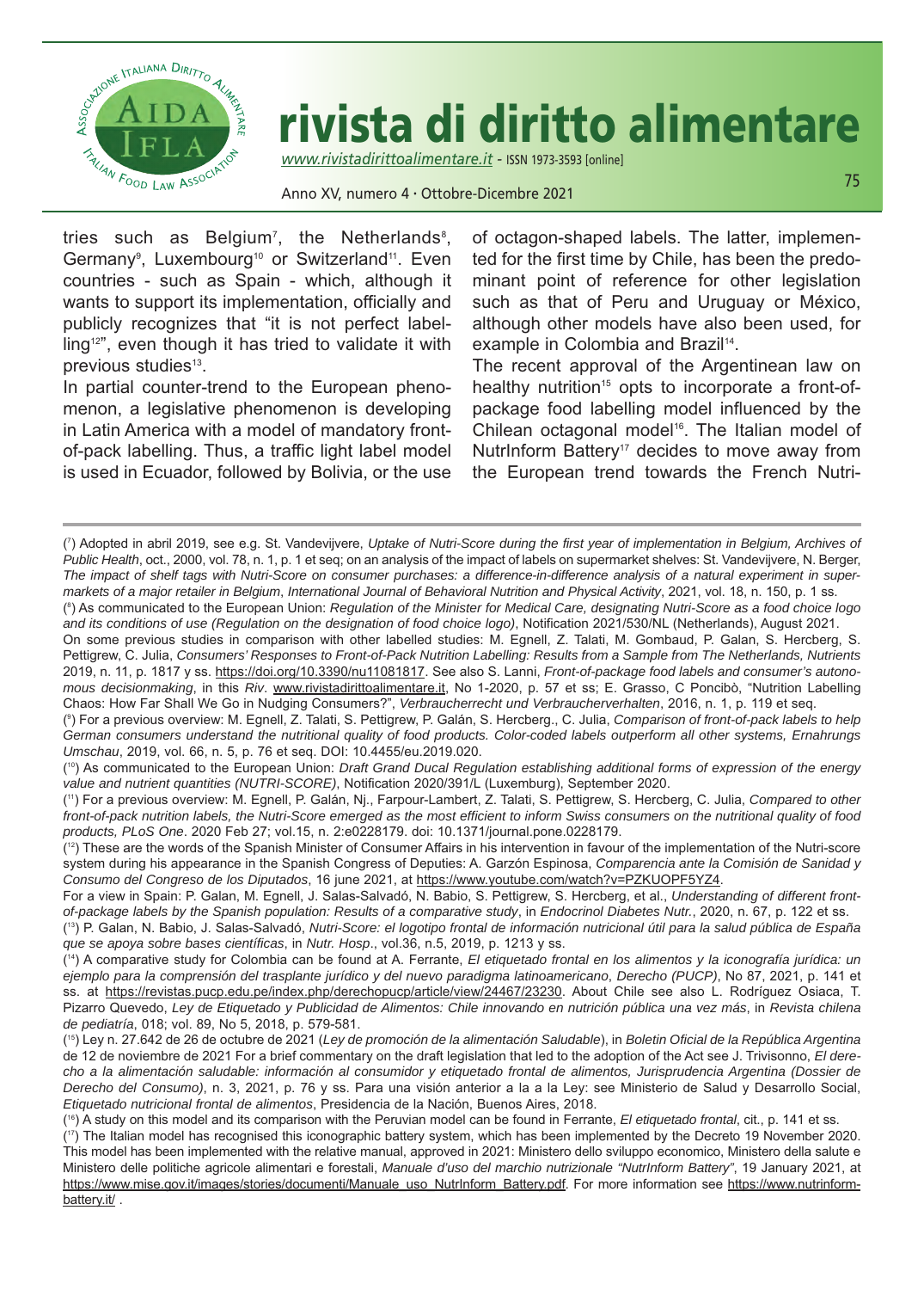

*www.rivistadirittoalimentare.it -* ISSN 1973-3593 [online]

Anno XV, numero 4 • Ottobre-Dicembre 2021

score model. These two aspects give the opportunity to make some comparative reflections on some aspects related to this issue, in particular on the octagon-shaped labels model, Nutri-score and the Italian model.

Although there seem to be common goals, such as the predisposition for greater consumer protection and information or the predisposition for measures to help reduce non-communicable diseases such as obesity, there are also deeper reasons behind them, including those related to the market economy. Hence, implementing one model or another means indirectly introducing on the market a different type of product to consumers' perception and even increasing or decreasing sales or import/export of certain products.

Thus, the choice of a front-of-pack labelling model has clear economic implications. The proof is that both the *Agence nationale de santé publique and the Ministero dello Sviluppo Económico* have registered the trademark, also in its graphic representation "*Nutri-score*" <sup>18</sup> and "*NutrInform* Battery"<sup>19</sup> respectively at the European Union Intellectual Property Office. In this sense, thus they can claim a certain protection and ownership in these contexts. Critical reflections are important because the European Union seems to have

decided to change course from its initial decision $^{20}$ : so, it is considering the future standardization of front-of-pack labelling model as well. Thus, in the "*Farm to Fork*" strategy - implemented since 2020 - it plans to introduce within the fourth quarter of 2022 a "proposal for a harmonized mandatory front-of-pack nutrition labelling to enable consumers to make health conscious food choice"<sup>21</sup>. To carry out this task, the European Food Safety Authority (EFSA) has been asked by the European Union<sup>22</sup> to provide scientific advice to inform harmonized front-of-pack labelling and restriction of claims on foods, which has now resulted in a draft submitted for public consultation $^{23}$ . Moreover, the solution as to what the model should be seems to be undecided because it appears that several institutions or studies are heterogeneously, in favour of one or the other labelling model. In this context, scientific studies are somewhat self-reported<sup>24</sup> and therefore do not contribute to a clear picture. In this context, scientific studies have a certain self-referentiality and therefore do not contribute to a clear picture of the landscape. Thus, there are studies that push in favour of the Nutri-score model<sup>25</sup>. There are also studies that validate the effectiveness of NutrInform Battery by stating that it would be

<sup>(</sup> 18) In relation to the name: Trade mark number 1513536, Date of receipt 13 February 2020; in relation to the graphic representation: date of receipt 20 February 2017 and 13 February 2020: Trade mark numbers: 004112415-0001, 004112415-0002, 004112415-0003, 1513936: https://euipo.europa.eu/eSearch/#basic/1+1+1+1/100+100+100+100/nutri-score .

<sup>(</sup> 19) In relation to the name: Trade mark number 018213570, date of receipt 23 March 2020. In relation to the graphic representation: date of receipt 25 March 2020, Trade mark number 018215138: see https://euipo.europa.eu/eSearch/#basic/1+1+1+1/100+100+100+100/nutrinform. ( 20) Art. 35 Regulation (EU) 1169/2011, *cit*.

<sup>(</sup> 21) Así "The Commission will propose harmonised mandatory front-of-pack nutrition labelling and will consider to propose the extension of mandatory origin or provenance indications to certain products, while fully taking into account impacts on the single market. The Commission will also examine ways to harmonise voluntary green claims and to create a sustainable labelling framework that covers, in synergy with other relevant initiatives, the nutritional, climate, environmental and social aspects of food products": point 2.4 Communication from the Commission to the European Parliament, the Council ant the Committee of the Regions. *A Farm to Fork Strategy for a fair, healthy and environmentally-friendly food system*, COM/2020/381 final, 20 May 2020.

 $( ^{22})$  This has been granted in December 2020, giving 14 months for the report to be issued: European Commission Directorate, General for Health and Food Safety, *Request for a scientific advice on the development of harmonised mandatory front-of-pack nutrition labelling and the setting of nutrient profiles for restricting nutrition and health claims on foods*, SANTE/E1/AvS/ko (2020)8242215, 14 December 2020.

<sup>(</sup> 23) Public Consultation PC-0108, stated on 15 November 2021 and finished 7 january 2022: European food Safety Authority, *Draft Scientific Opinion advising on the development of harmonised mandatory front-of-pack nutrition labelling and the setting of nutrient profiles for restricting nutrition and health claims on foods,* (EFSA-q-2021-00026\_Draft opinion\_Nutrient profiles), at https://connect.efsa.europa.eu/RM/s/publicconsultation2/a0l1v00000E877g/pc0108.

<sup>(</sup> 24) As evidenced in Storcksdieck, et al., *Front-of-Pack Nutrition Labelling Schemes*…, cit.; Molteni, *Decisioni impegnative*…, cit.., p. 5. ( 25) See gouvernment français, *Nutri-Score Assessment Report*, cit.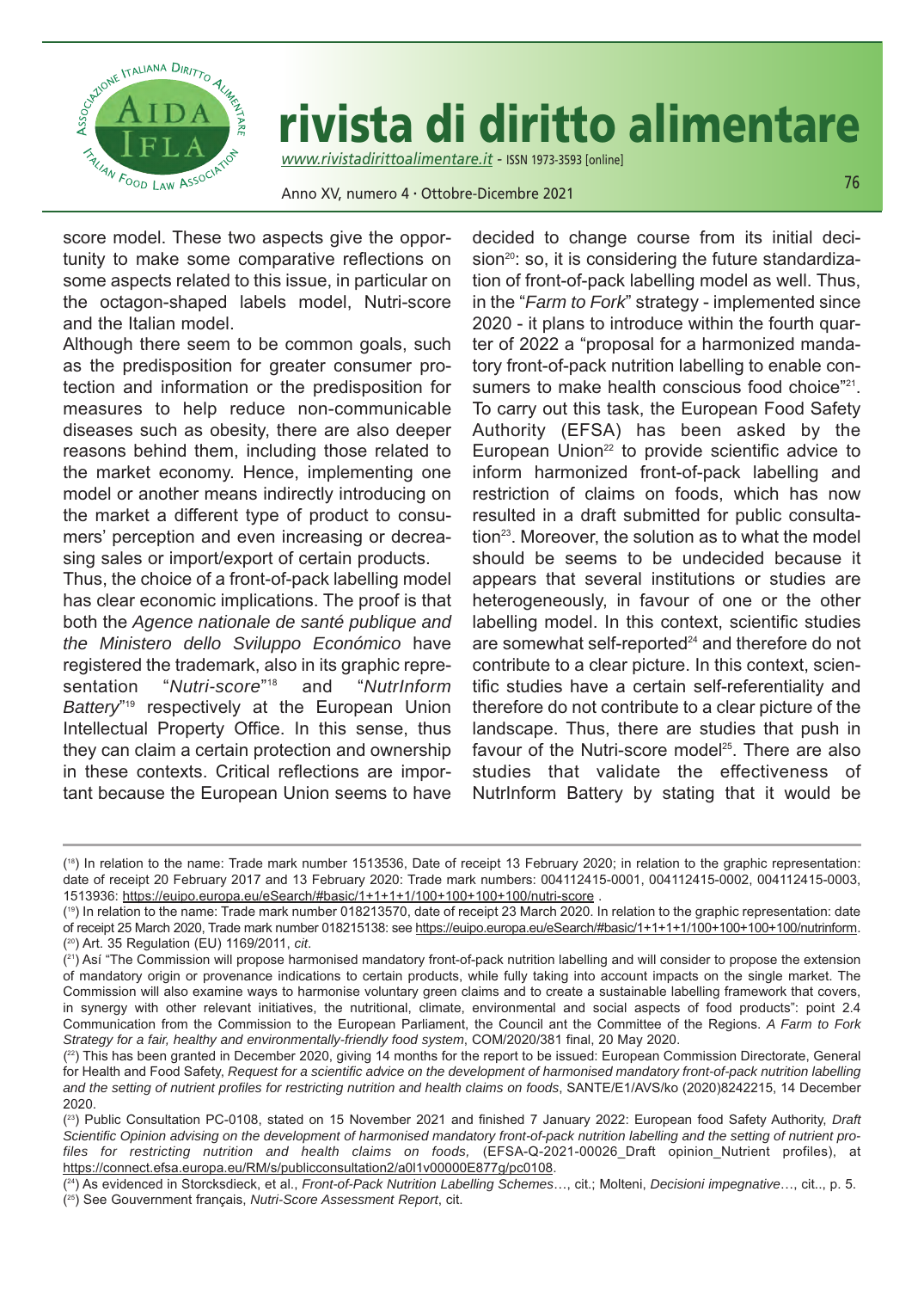

Anno XV, numero 4 • Ottobre-Dicembre 2021

77

more correct under the scientific profile than the Nutri-score<sup>26</sup> and would even prove that the Italian system would be more informative than the Nutriscore<sup>27</sup>. Other studies have shown that the Latin American warning system is the most effective<sup>28</sup>. They have also demonstrated that with the Chilean octagon-shaped labels model, sales of products have been reduced and the quantities of calories, sugars, fats and sodium in foodstuffs have also been reduced<sup>29</sup>, without affecting the employment rate, with a low economic impact for the companies $30$ .

It should also be recalled that UNESCO has already declared since 2010 the "Mediterranean diet" as intangible world heritage of humanity (including it in the Representative List of the Intangible Cultural Heritage of Humanity<sup>31</sup>) and the food pyramid of the Mediterranean diet seems not necessarily to be combined with the Nutriscore mechanism. This is because the latter foresees the use of olive oil as the main added fat, sausages or the importance of the consumption of dairy products which would sometimes be less healthy according to the French model, hence the debate on whether or not to apply the Nutri-score mechanism only to certain products<sup>32</sup>.

In partial contradiction to this, the World Health Organisation has promoted September 2021<sup>33</sup> the use of the Nutri-Score claiming that it reduces the risk of non-communicable diseases such as cancer, however no comparative study has been provided regarding the more or less favourable effects compared to other types of front-of-pack labelling.Furthermore, it should be recalled that the Codex Alimentarius Commission for Food Labelling - trying to give a definition to front-ofpack labelling at its 46th meeting working group on FOPNL34 - opts for a very broad definition of labelling, stating that it should be a simplified mechanism that can have a combination of sym-

<sup>(</sup> 26) Centro di Studio e Ricerca sull'Obesità, *Sistemi di etichettatura frontepacco (FOP) utili per migliorare la qualità dell'informazione nutrizionale al pubblico, in un'ottica di prevenzione dell'eccesso ponderale. Nutri-Score o Nutrinform Battery?*, Università di Milano, 2021, at https://www.salute.gov.it/imgs/C\_17\_pagineAree\_5509\_1\_file.pdf.

<sup>(</sup> 27) Although the study is conducted on 200 respondents: M.F. Mazzù, S. Romani, A. gambicorti, *Effects on Consumers' Subjective Understanding of a new Front-of-Pack Nutritional Label: a Study on Italian Consumers*, in *International Journal of Food Sciences and Nutrition*, vol. 72, n. 3, 2020, p. 1 et ss,

<sup>(</sup> 28) H. Croker, j. Packer, S.j. Russell, C. Stansfield, R.M. viner, *Front of pack nutritional labelling schemes: a systematic review and meta-analysis of recent evidence relating to objectively measured consumption and purchasing*, in *Public Health Nutrition*, n. 23, 2020, p. 518 y ss, in particular p. 530 et ss. https://doi.org/10.1111/jhn.12758.

<sup>(</sup> 29) As noted in L.S. Taillie, M. Bercholz, B. Popkin, M. Reyes, M.A. Colchero, C. Corvalán, C, *Changes in food purchases after the Chilean policies on food labelling, marketing, and sales in schools: a before and after study, Lancet Planet Health*, vol. 5, n. 8, e526 e533, 1 August 2021. See F. Da Silva gomes, *Legislación en Etiquetado frontal en la región de las américas. Nuevas evidencias, in United Nations Organization (Argentina), Jornada de legislación sobre etiquetado de advertencias en Argentina, Aporte de la experiencia y la evidencia internacional*, 2 september 2021, at https://www.youtube.com/watch?v=gpuFj2hzToc .

<sup>(</sup> 30) See g. Paraje, D. Montes de Oca, j. M. Wlasiuk, M. Canales, B. M. Popkin, *Front-of-Pack Labelling in Chile: effect on Employment, Real Wages, and Firm's Profits after three Years of its Implementation, Nutrients*, vol. 44 n. 295, 2022, https://doi.org/10.3390/nu14020295. ( 31) It had already been registered since 2010 relatively to Italy, Spain, greece and Morocco and found transnational recognition and extension to Cyprus, Croatia and Portugal in 2013: United Nations Educational, Scientific and Cultural Organization (UNESCO), Eighth Session of the Intergovernmental Committee (8.COM) – 2-7 December 2013, https://ich.unesco.org/es/8com .

<sup>(&</sup>lt;sup>32</sup>) Further information and the pyramid on the Mediterranean diet can be found for example at <u>https://dietamediterranea.com/nutricion-</u> saludable-ejercicio-fisico/ .

<sup>(</sup> 33) International Agency for Research on Cancer, WHO, *The Nutri-Score: A Science-Based Front-of-Pack Nutrition Label Helping consumers make healthier food choice, IARC Evidence Summary Brief,* No 2, September 2021, at https://www.iarc.who.int/wp-content/ uploads/2021/09/IARC\_Evidence\_Summary\_Brief\_2.pdf .

<sup>(</sup> 34) *Front-of-pack nutrition labelling* is "a form of supplementary nutrition information that presents simplified, nutrition information on the front-of-pack of pre-packaged foods. It can include symbols/graphics, text or a combination thereof that provide information on the overall nutritional value of the food and/or on nutrients included in the FOPNL. This definition excludes nutrition and health claims": joint Fao/Who Food Standards Programme Codex Commitee on Food Labelling, Forty-sixth Session virtual 27 September –1 October and 7 October 2021, See https://www.fao.org/fao-who-codexalimentarius/sh-proxy/it/?lnk=1&url=https%253A%252F%252Fworkspace. fao.org%252Fsites%252Fcodex%252FMeetings%252FCX-714-46%252FLinks%252FSummary\_of\_responses\_ to\_CL202119OCSFL%20final.pdf.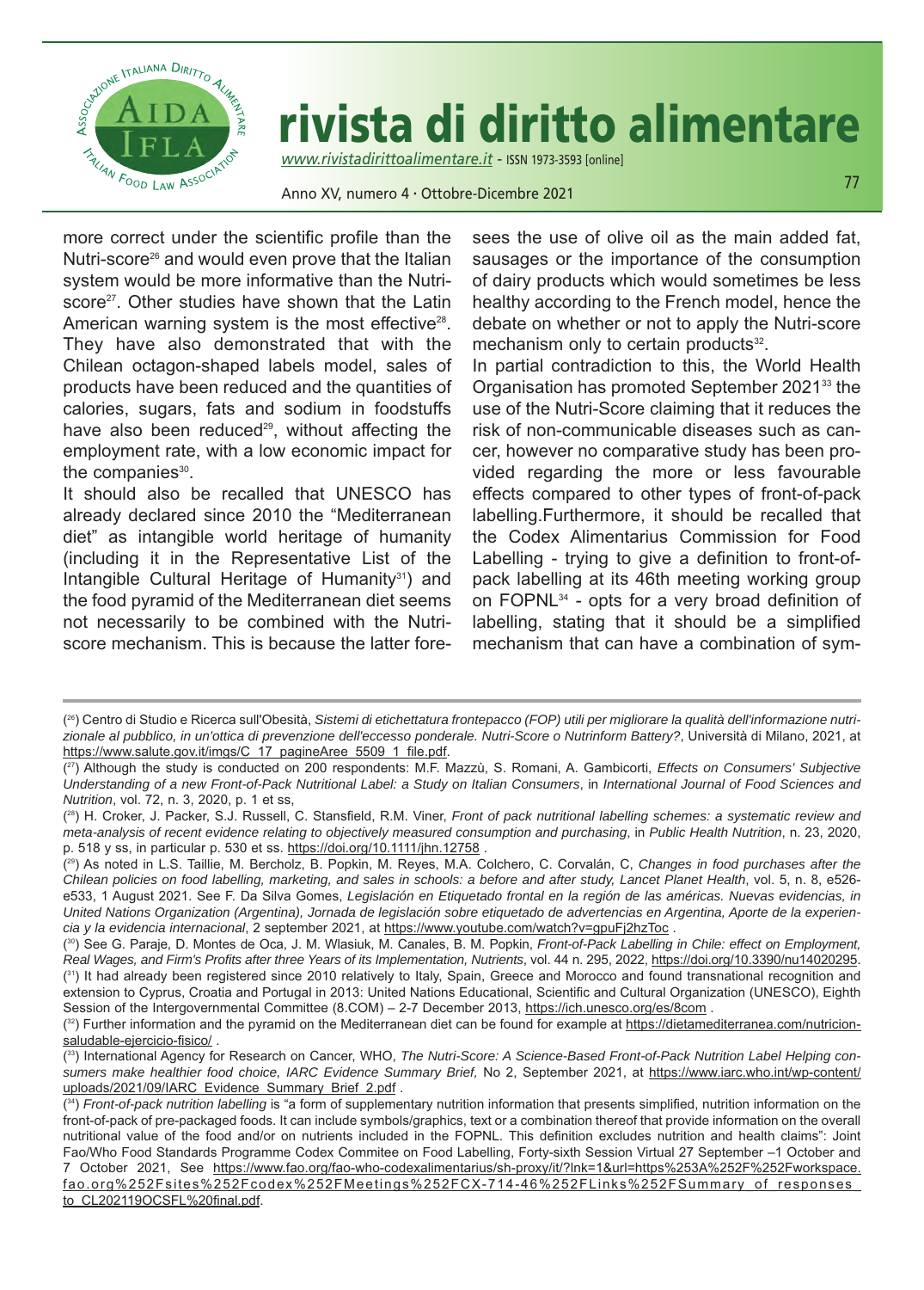

Anno XV, numero 4 • Ottobre-Dicembre 2021

78

bols, graphics or text ending with nutritional information. It should be noted that, in the definition provided, "nutrition and health claims" are expressly excluded. This reference hides an express reference to Regulation n. 1924/2006 on nutrition and health claims made on foods<sup>35</sup>. It must therefore necessarily be interpreted in conjunction<sup>36</sup> with Regulation n. 1169/2011<sup>37</sup> on the provision of food information to consumers<sup>38</sup>. From what has been seen, it can be observed that the panorama is moving on some shifting sands that do not allow for a sufficiently firm footing. The proof, in this sense, is that both the Argentine and Italian legislators are fleeing from the Nutri-score model, respectively taking inspiration from the Chilean model or choise their own model. In view of this, it is appropriate to make some legal analysis of the current situation.

*2.- Nutri-score and NutrInform Battery: a brief parallel*

The following are some brief considerations on the Italian and French models from an iconographic and nutritional point of view.

### *A. Iconographic model*

NutrInform Battery provides a nutritional logo showing the content of each standard portion in grams/ml<sup>39</sup>, as if it were a battery. Energy, fat, saturated fat, sugars and salt are assumed as reference values and it is shown how much the consumption of these portions influences the reference assumptions of an average person. For each value, the proportional percentage indicated is fixed as if it were a battery. The battery relative to the energy is measured in joule and Kcal, while the other values refer to the quantity in grams.40

The model applies to all types of products with some exceptions, such as PDOs, PGIs and TSG products according to the Regulation No 1151/201241, and packaged foods in which the lar-

( 40) Energy: 8400 Kj/2000Kcal; fat 70 g; satured fats 20 g; sugars 90 g, salt 6 grs: Annex A, Decreto 19 nov 2020, *cit*.

<sup>(</sup> 35) Regulation (EC) No 1924/2006 of the European Parliament and of the Council of 20 December 2006 on nutrition and health claims made on foods, *OJ L* 404 30.12.2006, p. 9 et seq. About "claims" in Italian see *v.gr*. S. Bolognini, *Claims nutrizionali sulla salute e pratiche commerciali scorrette: quando l'inganno da dolce diventa amaro*, in *Riv.dir.agr.*, 2012, n. 4, p. 313 et seq; v. Rubino, gli "*health claims*" *e l'etichettatura degli alimenti*, in this *Riv*. www.rivistadirittoalimentare.it, No 1-2014, p. 22 et ss.

<sup>(</sup> 36) The necessary and interesting 'overlap between regulations' is highlighted by R. Molteni, *Decisioni impegnative per l'etichettatura nutrizionale fronte-pacco (FP), Dir.Giur.Agr.Alim.Amb*., 2020, n.6, p. 1 et seq.

<sup>(</sup> 37) Regulation (UE) No 1169/2011, cit.

<sup>(</sup> 38) On the implementation of the Regulation n. 1169/2011 see the special issue of this *Riv*. at www.rivistadirittoalimentare.it, No 1-2020: "The Implementation of Regulation (EU) n. 1169/2011 in some Member States and the sanctions models adopted" (Workshop AIDA-EFLA Milano, 10 December 2019). Also S. Lanni, *Cibo & Diritto comparato: le etichette alimentari tra Europa e America Latina, Percorsi di diritto comparato* (R.E. Cerchia ed.), Milano University Press, 2021, pp. 87-104. On Food Law also see acts of XXv Colloquium of the Italian Association of Comparative Law (Parma, May 2019): Aa.vv, *Cibo e diritto. Una prospettiva comparata* (L. Scaffardi-v. Zeno-Zencovich, ed.), Roma Tre Press, Roma, 2020. From the Italian point of view see also: V. Cavanna, *Il nuovo regime sanzionatorio in materia di etichettatura degli alimenti, Ambiente e sviluppo*, 2018, No 3, p. 165 et seq; v. Rubino, *Le informazioni sugli alimenti ai consumatori. Il regolamento (UE)* n. 1169/2011, Aracne, Ariccia 2015; g. Spoto, *Tutela del consumatore e sicurezza alimentare: obblighi di informazione in Etichetta*, in *Contratto e Impresa*, 2014, No 4-5, p. 1071 et ss; E. grasso, *Prove tecniche di paternalismo liberale: l'etichettatura dei prodotti alimentari dopo il regolamento (UE) n. 1169*, in *Contratto e impresa*. Europa, 2013, No 1, p. 463 et seq; A. germanò, *Le indicazioni in etichetta (e la loro natura) e i segni degli alimenti, Riv.dir.agr,*, 2012, No 2, p. 207 et ss, R. Saija, A. Tommasini, *La disciplina giuridica dell'etichettatura degli alimenti*, Aa.vv., *Trattato di diritto agrario* (L. Costato, A. germanò Alberto, E. Rook-Basile), 3, Utet, Torino, 2011, p. 493 et ss.; L. Costato, *Le etichette alimentari nel nuovo regolamento n. 1169/2011*, in *Riv.dir.agr.*, 2011, No 4, p. 658 et seq; g. Biscontini, *Regolamento n. 1169 del 2011: tutele civilistiche per violazione del dovere di informazione nel settore alimentare*, in *Persona e mercato*, 2012, No 3, p. 162 et ss.

<sup>(</sup> 39) This varies depending on the food as established by the *Centro i ricerca alimenti e nutrizione: Consiglio per la ricerca in agricoltura e l'analisis dell'economia agraria, Linee Guida per una sana alimentazione*, at https://www.crea.gov.it/web/alimenti-e-nutrizione/-/linee-guidaper-una-sana-alimentazione-2018, so for example the standard portion will be 50 grams for bread, 80 grams for pasta, etc: see point n. 25 *Manuale d'uso de NutrInform Battery, cit*.

<sup>(</sup> 41) Protected designations of origin (PDOs) or protected geographical indications (PgIs) or "traditional speciality guaranteed' (TSg'): Regulation (EU) No 1151/2012 of the European Parliament and of the Council of 21 November 2012 on quality schemes for agricultural products and foodstuffs.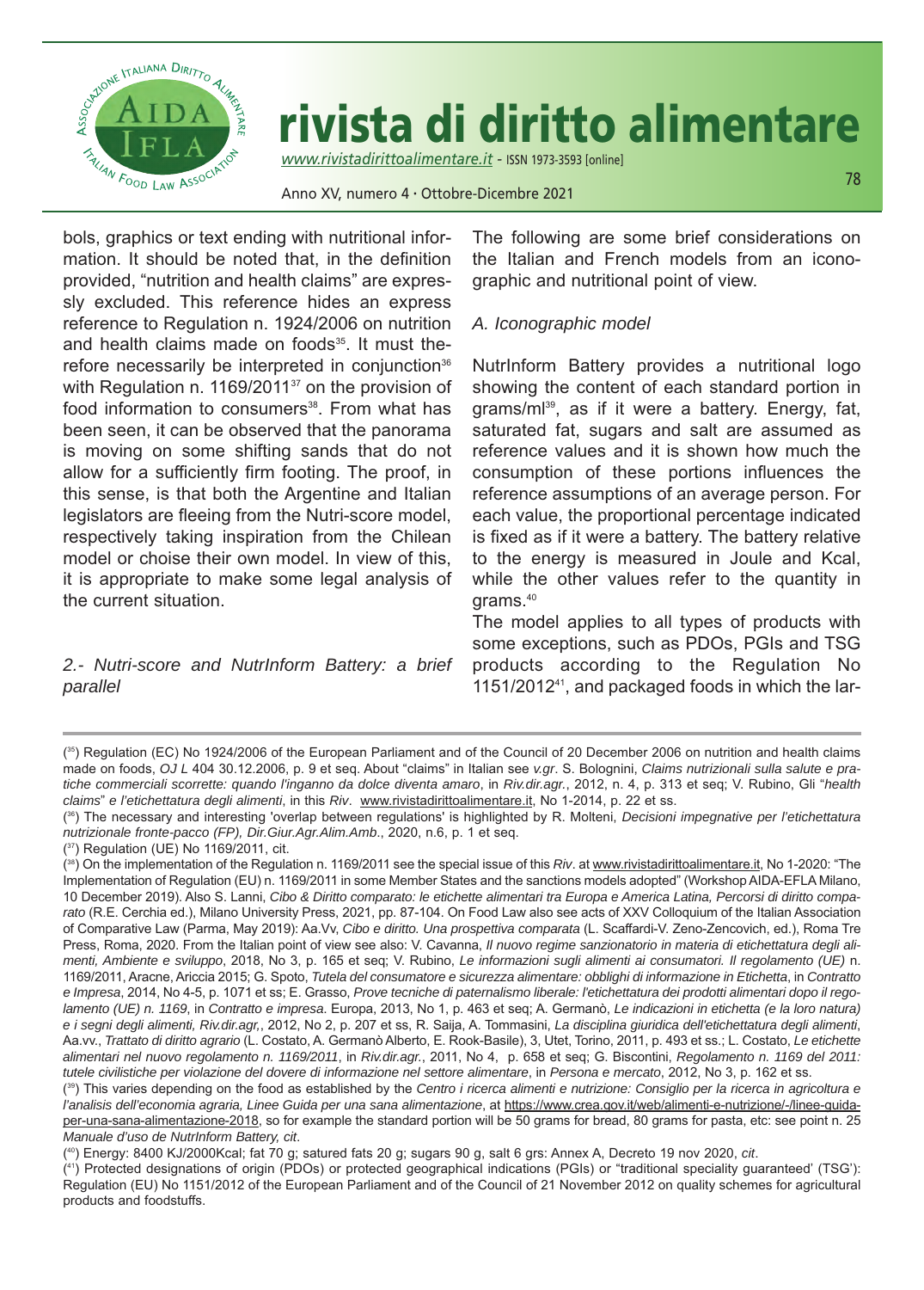

Anno XV, numero 4 • Ottobre-Dicembre 2021

79

gest surface area is less than 25 square  $cm<sup>42</sup>$ .



NutrInform as well as Nutri-Score are characterized to adopt chromatic models. The former adopts the monochromatic blue nutritional label<sup>43</sup>. In the French model there is the identification of five colors associated with letters, where the letter A is associated with dark green, B with light green, C with yellow, D with orange, and finally the letter E associated with red. On this scale, the healthiest product is the one associated with the letter A and the color dark green. The color labelling is deliberately chosen because of the influence it can have on psychology and decision making44. It has been also suggested to predispose the Italian battery model with different colors depending on the percentage values<sup>45</sup>. However, the polychromatic model could find some disagreements with other European regulations such

as the Regulation No 1924/2006<sup>46</sup>.

However, the Italian monochromatic model, contrary to the Nutri-score model, does not induce in the decision (by stating what is healthy or less healthy), something that the French model does by providing a classification of foods based on colors and letters.

Generally, it should also be noted that (if certain requirements are met $47$ ) the European legislation allows the product to be labelled as "low energy", "energy-reduced", "low-fat", "low-saturated fat", "low sugar", "low sodium/salt", "very low sodium/salt", among others, which may indicate negative statements such as "fat-free", "saturated fat-free", "sugar-free", "with no added sugar", "sodium-free" o "salt-free". However, it should be noted that the values are not absolute but relative, and it may be possible to indicate these on condition that there are really small quantities $48$ .

### *B. Nutrients and Nutrient Profile Model*

The French and Italian front-of-pack labelling are based on the elaboration of a different nutritional profile models. While the Italian model takes as a reference the values set by Regulation No 1169/201149, the French model reworks an algo-

<sup>(</sup> 42) Art. 1.6 Decreto 19 nov 2020, cit.; punto n. 25 *Manuale d'uso de NutrInform Battery, cit*.

<sup>(</sup> 43) Point n. 18 *Manuale d'uso de NutrInform Battery, cit*.

<sup>(</sup> 44) However, although there is undoubtedly a decisional influence in relation to colour scales, this can be subject to margins of subjectivity; for example, one study found that blue and yellow evoked positive emotions and associations with health and naturalness (to a lesser extent green and red), while heather, pink and celadon suggested an artificial and therefore unhealthy product see: g. Wasowicz, M. Stÿko-Kunkowska, K.g. grunert, *The Meaning of Colours in Nutrition Labelling in the Context of Expert and Consumer Criteria of Evaluating Food Product Healthfulness, Journal of Health Psychology*, 20/6, 2015, pp. 907 y ss. véase en relación con el Nutri-Score: L. Bairati, E. grasso, *Lire ou regarder? Les couleurs dans l'étiquetage alimentaire et l'information du consommateur*, in *Contrats Concurrence Consommation*, 2019, No 10, p. 1 et ss.

<sup>(</sup> 45) Molteni, *Decisioni impegnative…, cit*., p. 6.

<sup>(</sup> 46) See Molteni, *Decisioni impegnative…, cit.*, p. 3.

<sup>(</sup> 47) See Annex Regulation (CE) n. 1924/2006, *cit*.

<sup>(</sup> 48) These are indicative values, as it is possible to place such an indication "fat-free" if where the product contains no more than 0,5 g of fat per 100 g or 100 ml (However, claims expressed as 'X % fat-free' shall be prohibited). It may also be indicated saturated fat-free also where the sum of saturated fat and trans-fatty acids does not exceed 0.1 g of saturated fat per 100 g or 100 ml; "Sugar-free" where the product contains no more than 0,5 g of sugar per 100 g or 100 ml.

<sup>&</sup>quot;Sodium-free" and "Salt-free" can be used also where the product contains no more than 0,005 g of sodium, or the equivalent value for salt, per 100 g: see Annex Regulation (CE) n. 1924/2006, *cit*. From the Italian law perspective see: v. Rubino, *Il claim "senza zuccheri aggiunti" nel nuovo regolamento 1924/06 :problematiche interpretative ed applicative*, in *Alimenta*, 2007, n. 1, p. 99 y ss; g. Spoto, *Tutela del consumatore, etichette a Semaforo e informazioni "negative"*, in this *Riv*. www.rivistadirittoalimentare.it, No 2-2018, p. 28 et ss.

<sup>(</sup> 49) Annex XIII, part B, reference intakes for energy and selected nutrients other than vitamins and minerals (adults): Regulation (UE) No 1169/2011, *cit*.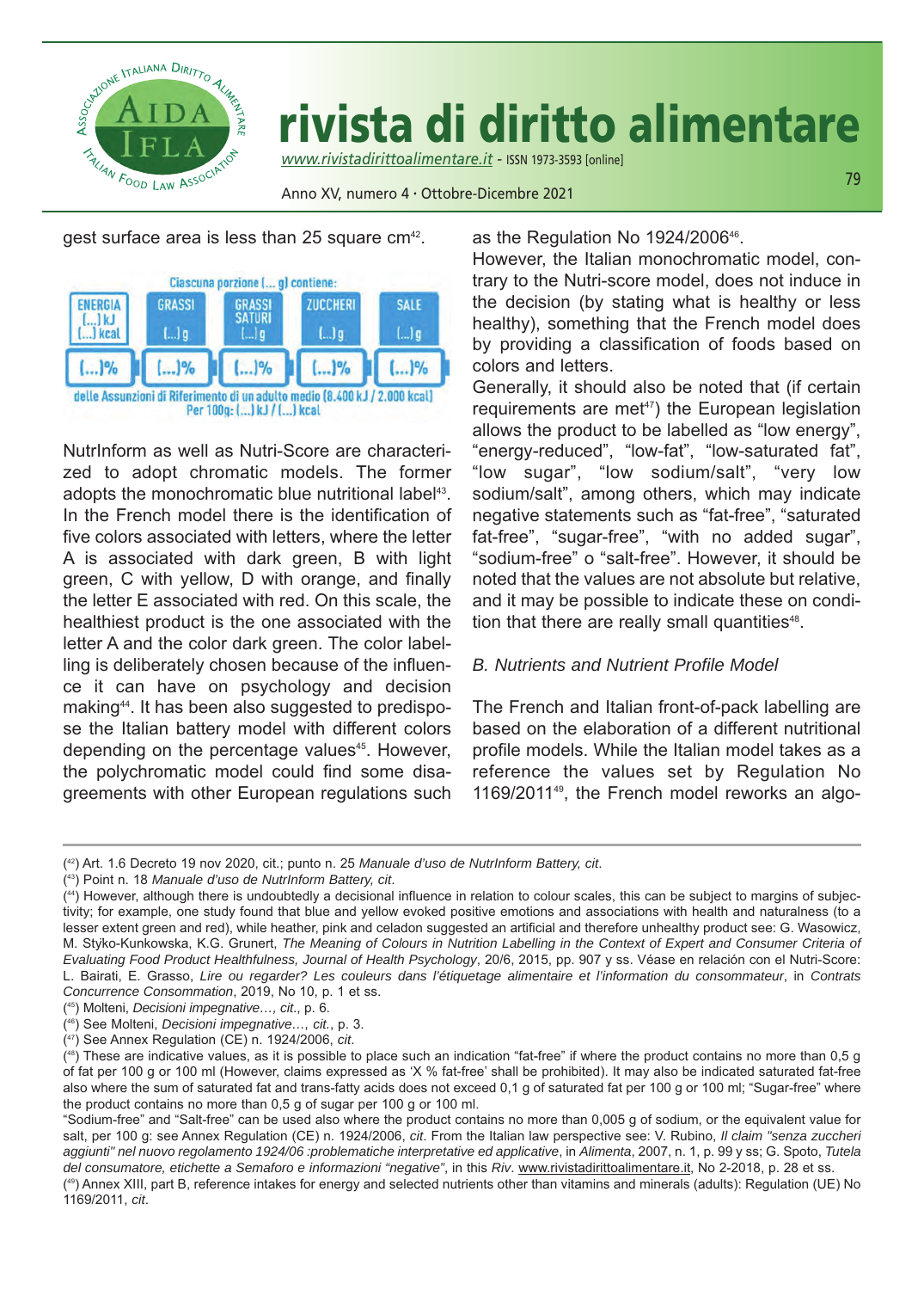

*www.rivistadirittoalimentare.it -* ISSN 1973-3593 [online]

Anno XV, numero 4 • Ottobre-Dicembre 2021

rithm developed in 2004 by the British Food Standards Agency (FSA).

The algorithm $50$  is achieved through calculations that mix certain scores that receive the amounts of nutrients in 100 grams, looking at energy, simple sugars, saturated fatty acids, salt on the one hand, and fruits, vegetables, nuts, fibres and protein on the other hand. The French system provides some modifications in relation to beverages, fats and cheeses, whose scoring algorithms differ from the UK model. These different approaches to analysis stem from the fact that the European level is characterized by a general lack of clearcut direction in relation to some aspects of the values associated with front-of-pack labelling. The proof is that the specific nutrient profiles, which are of undoubted help to improve public health $51$  and which should have been set by the European Union in 2009<sup>52</sup>, are still to be defined, although they have been put back at the center of the debate in 2020<sup>53</sup>.

Therefore, in addition to an iconographic heterogeneity of front-of-pack labelling, there is also a scenario with various nutrient profiles models within and outside the European Union. For example, in addition to the "Nutri-score", "NutrInform Battery" or the quality index derived from the British Food Standard Agency (FSA), there is also the Healthy Eating Index (HEI) developed by the US Department of Agriculture or the Nutrient Rich Food Index (NRFI)<sup>54</sup>.

#### *3.- The Chilean octagon-shaped front-of-pack labelling model and its evolution*

The Argentinean law on healthy nutrition<sup>55</sup>, which adopts the octagon-shaped front-of-pack labelling model, has not only been modelled on its main Chilean model<sup>56</sup>, but also but also has been influenced by Peruvian $57$ , Uruguayan $58$  and Mexican regulations<sup>59</sup>.

<sup>(</sup> 50) As CEPEA' s research highlights, which also explains how the Nutri-score algorithm works: Centro de estudios sobre políticas y económica de la alimentación (CEPEA), *Perfiles nutricionales y etiquetado frontal de alimentos. Definiciones, estado de situación y discusión del tema en Argentina*, 2017, https://cepea.com.ar/cepea/wp-content/uploads/2017/11/Perfiles-y-FOP-CEPEA-2017.pdf.

<sup>(</sup> 51) For a literature review of the guiding principles to implement "nutrient profile" models see M. Santos, AI. Rito, FN. Matias, R. Assunção, I. Castanheira and I. Loureiro , *Nutrient profile models a useful tool to facilitate healthier food choices: A comprehensive review, Trends in Food Science & 1930 Technology*, vol. 110, april 2021, pp. 120 y ss, doi: 10.1016/j.tifs. 2021.01.082.

<sup>(</sup> 52) Pursuant to art. 4 Regulation (CE) No 1924/2006, cit. The European Food Safety Authority EFSA has also issued an opinion on the nutrient profiles: EFSA, *The setting of nutrient profiles for foods bearing nutrition and health claims pursuant to Article 4 of the Regulation (EC) No 1924/2006 - Scientific Opinion of the Panel on Dietetic Products, Nutrition and Allergies*, in https://efsa.onlinelibrary.wiley.com/ doi/pdf/10.2903/j.efsa.2008.644.

<sup>(</sup> 53) Commission staff working document: Evaluation of the Regulation (EC) No 1924/2006 on nutrition and health claims made on foods with regard to nutrient profiles and health claims made on plants and their preparations and of the general regulatory framework for their use on foods, SWD(2020) 95 final del 20.5.2020, in https://ec.europa.eu/food/system/files/2020-05/labelling\_nutrition-claims\_swd\_2020-96\_sum\_en.pdf. ( 54) An overview and comparison of these instruments can be found in Cepea, *Perfiles nutricionales*…, cit.. See also M. Rayner, P. Scarborough, *The UK OFCOM Nutrient Profiling Model*; British Heart Foundation Health Promotion Research group, Department of Public Health, University of Oxford; 2009.

<sup>(</sup> 55) Ley n. 27.642 de 26 de octubre de 2021, cit.. To look at the positioning of each institution between September and November 2017 in relation to the model that would have had to be adopted: Ministerio de Salud y Desarrollo Social, *Etiquetado nutricional frontal de alimentos, cit*., p. 31.

<sup>(</sup> 56) Ley n. 20.606/2012 *de Composición Nutricional de los Alimentos, Diario Oficial de la República de Chile*, 6 july 2012; *Reglamento Sanitario de los Alimentos, Decreto n. 977/1997, Diario Oficial de la República de Chile*, 13 de mayo de 1997 (from now, RgSA). The latter has been amended by Decreto n. 13/2015, *Diario Oficial de la República de Chile*, 26 de junio de 2015.

<sup>(</sup> 57) Ley n. 30021/2012 *de Promoción de la Alimentación Saludable para niños, niñas y adolescentes*, en *Diario Oficial El Peruano,; Reglamento de la Ley n. 30021, Diario Oficial El Peruano*, 17 june 2017 (from now Decreto Supremo n. 017-2017-SA); *Manual de Advertencias Publicitarias en el marco de lo establecido en la Ley n. 30021, Decreto Supremo N° 012-2018-SA, Diario Oficial El Peruano*, 16 june 2018.

<sup>(</sup> 58) *Decreto n. 272/2018 relativo al etiquetado de alimentos* (Uruguay), 29 august 2018) at https://www.impo.com.uy/bases/decretos/272- 2018/1, See also the Manual: Decreto n. 272/018 *sobre rotulado frontal de alimentos*, at https://www.gub.uy/ministerio-saludpublica/sites/ministerio-salud-publica/files/documentos/publicaciones/MSP\_MANUAL\_APLICACION\_ROTULADO\_FRONTAL\_ALI-MENTOS 0.pdf

<sup>(</sup> 59) See *Etiquetado de alimentos: modificación a la Norma Oficial Mexicana NOM- 051-SCFI/SSA1-2010, Especificaciones generales de*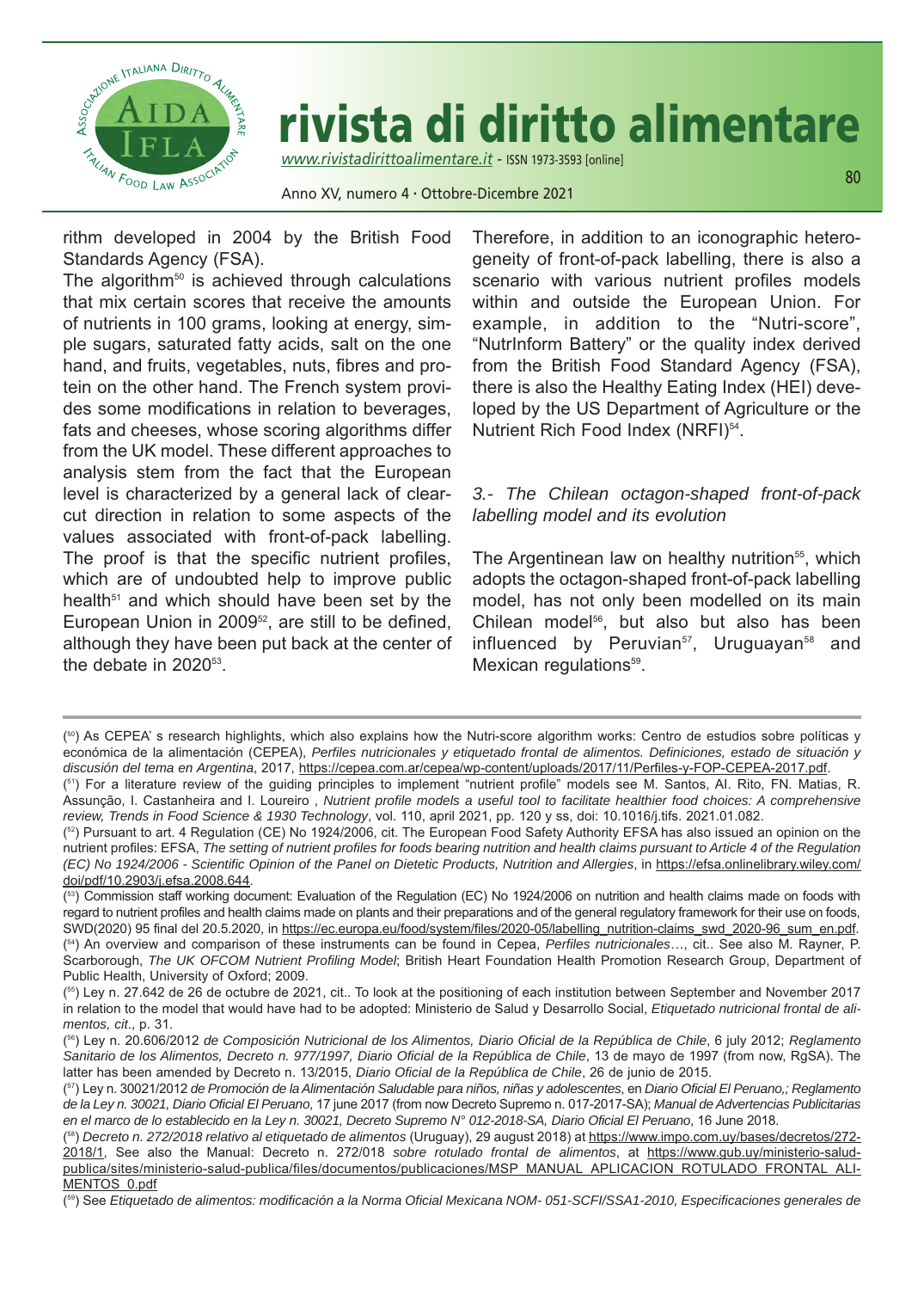

*www.rivistadirittoalimentare.it -* ISSN 1973-3593 [online]

Anno XV, numero 4 • Ottobre-Dicembre 2021

Although they had all opted for the iconographic warning model based on a black octagon with a white border and white letters, there is a certain evolution in the legal transplant<sup>60</sup>, as some aspects are valued differently in each national context. Although the *Reglamento* of Argentinean law is still pending, some aspects should be noted. Thus, the iconographic models derived from the Chilean model, together with the octagonal label, have tended to evaluate 1) which components to indicate within the octagon; 2) the introduction of the warning message within the octagon: such as "*alto en*" or "*exceso*"; 3) the possibility of incorporating, in addition to the octagon label, new complementary warning message labels; 4) which values or nutritional profile to adopt.

The iconographic model will be analysed first, followed by some reflections on the nutritional profile aspects.

#### *A. Components to indicate within the octagon*

The Chilean legislator considers that the consumer must have a necessary knowledge about the levels of content of four aspects: "sugars", "sodium", "calories" and "saturated fats". This model $61$  is refined in other countries by adding or substituting some of these factors. For this reason, Peru and Uruguay consider it necessary to maintain the information on four valuesbut decided to keeponly the first three Chilean values, to eliminate the octagon related to "calories" and replace it with another one. In this sense, the Peruvian regulation $62$  eliminates the "calories" octagon and replaces it with the "trans fats<sup>63"</sup> octagon, while the Uruguayan regulation eliminates the reference to "calories" and replaces it with an octagon related to "total fats", so that there are two indicators of fat warnings (saturated fats and total fats $)^{64}$ .

81

However, the other two legislators that subsequently adopted the model considered appropriate to raise the reference octagons from four to five. Thus, both Mexico and Argentina agree in repeating the four Chilean values<sup>65</sup> but differ in the choice of the fifth octagon to be incorporated. If Mexico<sup>66</sup> incorporates a fifth octagon related to "trans fats" (essentially joining the Chilean-Peruvian model), Argentina<sup>67</sup> opts not to incorporate this last aspect and incorporates a fifth octagon related to "total fats" (essentially joining the Chilean-Uruguayan model).

As can be seen, therefore, while the octagonal model of warnings is unanimously chosen, the legislative formant differs, resulting in a partially

( 65) "Sugars", "sodium", "calories" and "satured fats".

*etiquetado para alimentos y bebidas no alcohólicas preenvasados - Información comercial y sanitaria NOM051, Diario Oficial de la Federación*, 27 march 2020 (from now Norma Oficial Mexicana).

<sup>(</sup> 60) See A. Watson, *Legal Transplants: an Approach to comparative Law*, 2ª ed. University of georgia Press, Athens & London, 1993; A. Watson, *Aspects of reception of law, American Journal of Comparative Law*, 1996, vol. 44, núm. 2, pp. 335 et seq; M. graziadei, *Transplant and Receptions*, Aa.vv., *The Oxford Handbook of comparative Law* (M. Reinmann & R. Zimmermann ed.), 2ª ed., Oxford University Press, Oxford, Oxford, 2019, p. 442 et seqs; en español A. Ferrante, *Trasplante. y formante: hermanos, pero no gemelos. Hacia una mejor comprensión de la metodología en la comparación jurídica, Actualidad Jurídica Iberoamericana*, n. 14, 2021, p. 168 et seq., at https://idibe.org/wp-content/uploads/2021/03/4. Alfredo Ferrante pp. 168-207.pdf.

<sup>(</sup> 61) It should be noted that there is also a Parlatino model law: Parlamento Latinoamericano e Caraibico, *Ley modelo de etiquetado de productos alimenticios procesados y ultraprocesados para el consumo humano y protección a la salud*. It does not pronounce itself on the iconographic model but it does advocate the warning system and as a nutrient profile qualification it is associated with those of PAHO: https://parlatino.org/pdf/leyes\_marcos/leyes/ley-modelo-etiquetado.pdf. This is recorded in the draft of the Argentinean Law (Proyecto 4826-D-2019 at https://www.hcdn.gob.ar/proyectos/textoCompleto.jsp?exp=4826-D-2019&tipo=LEY.

 $($ <sup>e2</sup>) Note that in the Peruvian model the reference is to "sugars" and not to "sugar", this may lead to different legal perceptions of this value: see Ferrante, *El etiquetado frontal*…, cit., p. 156 et ss.

<sup>(</sup> 63) Here the octagons are relative to "sugar", "sodium", "satured fats" and "trans fats".

<sup>(</sup> 64) Here the octagons are relative to "sugars", "sodium", "satured fats" and "total fats".

<sup>(</sup> 66) "Sugars", "sodium", "calories" y "satured fats" and "trans fats": Art. 4.5.3.4.1, Appendix A Norma Oficial Mexicana.

<sup>(</sup> 67) "Sugars", "sodium", "calories" y "satured fats" and "trans fats": art. 4 Ley n. 27.642, *cit*.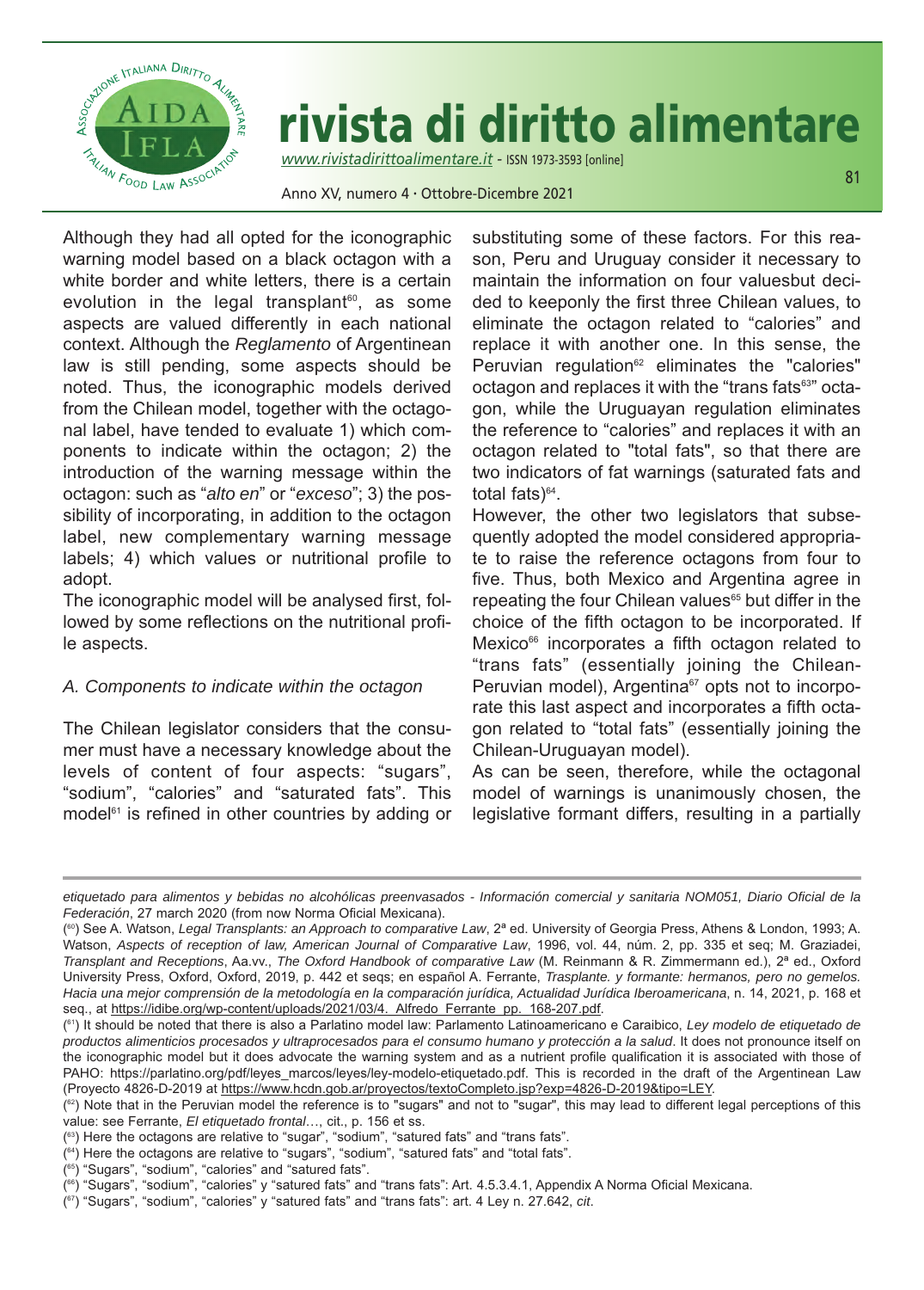

Anno XV, numero 4 • Ottobre-Dicembre 2021

harmonized transplantation influenced by previously developed regulations at the international level.

Essentially, the mismatch hinges on the choice of whether to introduce or exclude mandatory warnings about "calories" (eliminated by Peru and Uruguay) and the information to be given on fat levels, whether to indicate only "saturated fats" (Chile) or to complement this information with an octagon also related to "total fats" (Argentina) or "trans fats" (Mexico and Peru). Anyway, *a contrario*, it is true that any of these models, are aware that the level of fat is not necessarily harmful to health, as there are healthy fats such as monounsaturated and polyunsaturated fats or Omega 3.

It can certainly be observed that the choice of which octagons to choose hides rather deep economic-legal policies related to certain market aspects that cannot be dealt with here. However, it is only fair to say that determining a homogeneous or heterogeneous model can also influence certain aspects of international economic policy. This can influence the import/export of products to a greater or lesser extent. A single model for the countries would favour more import and export flows between countries, otherwise it could lead to stagnation in certain cases: where mandatory labelling regulations are introduced in the country of reference that are different from those of the exporting country.

### *B. Numerical front-of-pack labelling in Mexico*

An important evolution of the Chilean model has

undoubtedly been initiated by Mexico $68$  and not yet followed by Argentina: the introduction of octagonal numerical labelling on very small packaging. This decision is due to the fact that the previous octagonal model would otherwise be difficult to read in these types of packaging. The numbers one to five will therefore replace respectively "sugars", "sodium", "calories" and "saturated fats" and "trans fats". These mini-octagons shall be placed on products whose principal display area is  $≤5$  square centimeters<sup>69</sup>. The Mexican solution is clear and aims to raise awareness for all types of packaging. This is in stark contrast to the exemption from all kind of labelling, for example in the Italian model, for food in packaging or containers the largest surface of which has an area of less than 25 square centimeters<sup>70</sup>. It is worth remembering here that Italian model is inspired by Regulation n. 1169/2011 which exempts this type of food from the requirement of mandatory nutrition information<sup>71</sup>.

## *C. "Alto en" or "exceso en"*

In addition to the indication of the Ministry of Health<sup> $72$ </sup>, an effective warning has been inserted into the octagon next to the component.

The Chilean model was inspired by the model of the "stop<sup>73"</sup> road signs and replaced this warning with the "high in " ("*alto en*") warning. The Chilean model is followed by the Peruvian model<sup>74</sup>, for example the indication "high in sodium" ("*alto en sodio*").

In subsequent legislation, a second model of war-

<sup>(</sup> 68) Previously, the Mexican system was based on guideline Daily Amounts (gDA). A list of scientific studies concerning Mexican labelling and legislation can be found on the website of the National Institute of Public Health at https://insp.mx/nutricion-y-salud/estudios-cientificos.

<sup>(</sup> 69) Art. 4.5.3.4.2, Appendix A Norma Oficial Mexicana.

<sup>(</sup> 70) Art. 1.6 letra b) Decreto 10 november 2020, *cit*.

<sup>(</sup> 71) The foods which are exempted from the requirement of the mandatory nutrition declaration are in Annex v Regulation n. 1169/2011, *cit*.  $\sp{(^{72})}$  In case of Chile "Ministerio de Salud" is indicated, for Uruguay the abbreviation "MSP" is used, for Mexico "Secretaría de Salud", in Peru this reference is ignored.

<sup>(</sup> 73) In Peru, the idea of adopting the red octagonal label had also been considered: more broadly Ferrante, *El etiquetado frontal*…, *cit*., p. 151 et ss.

<sup>(</sup> 74) See for Chile: srt. 5 Ley 20.606/2012, *cit*; art. 110 *bis* y 120 *bis*. In Perú: art. 10 Ley 30012/2013, cit., points 2-6 MAP, also in its Annex.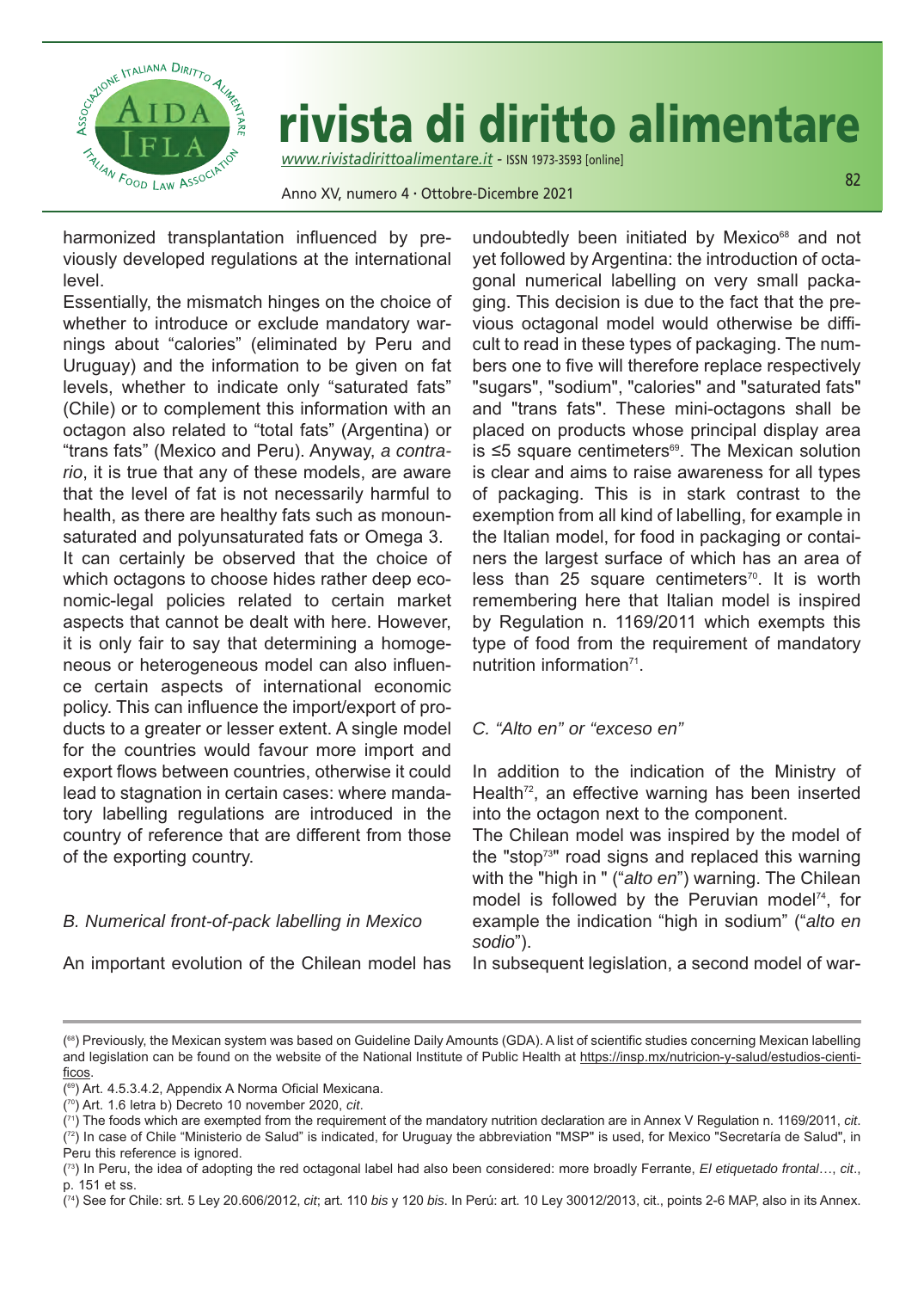

*www.rivistadirittoalimentare.it -* ISSN 1973-3593 [online]

Anno XV, numero 4 • Ottobre-Dicembre 2021

ning is adopted. The word "excess" ("*exceso*") is preferred - adopted by Uruguay and Mexico - with the variant "excess in" ("*exceso en*") in the Argentine version<sup> $75$ </sup>, although in the latter case it should rather have been "*exceso de*" 76.

In this second model, a more daring warning is observed, which in part takes up a different value judgment from the first. In fact, the interpretation "*alto en*", although in Spanish language it plays on the double meaning of "*alto*" as the "stop" road sign and *alto en as* "high in", is only to note that certain threshold values are exceeded, compared to the recommended values. In this sense, the Chilean regulation identifies only this aspect. On the other hand, the Peruvian legislator adds another complementary reference: that of "*evitar su consumo excesivo*" ("avoid its excessive consumption") - in the case of saturated fats, sugar and sodium - and a more categorical one that states "*evitar su consumo excesivo*" ("avoid its consumption") in the case of trans fats.

The incorporation of these new complementary warning labels further subjective consumers' perception, as it gives a clear induced command not to consume high quantities of products with these values, which becomes blunt in the case of trans fats.

### *D. Complementary warning message labels*

The supplementary labels introduced by Peru (see above) have undoubtedly influenced subsequent regulations, with the exception of Uruguay, which conforms to the single octagon model as in Chile. Following the Peruvian trend, Mexico also realises that it is appropriate to offer a system of complementary labels, but different from the first one.

83

For this reason, it opts (as in the Chilean model) not to add complementary labels like the Peruvian ones ("*evitar su consumo consumo excesivo*" or "*evitar su consumo*"), considering sufficient the substitution of the word "*alto en*" ("high in") by the expression "*exceso*" ("*excess*"), not present in the Chilean and Peruvian models.

However, in order to protect the diet of minors in particular, it introduced two new additional labels: "*contiene cafeína evitar en niños*" ("contains caffeine - avoid for children") and "*contiene edulcorantes- no recomentables en niños*" ("contains sweeteners - not recommended for children" $Y^7$ . This choice is based on the observation that sugar has been replaced by sweeteners in the other countries that have adopted the octagonal warning system. This more rigid solution also makes it possible to differentiate between products that previously might have had the same labels (in calories and sugars), such as a carbonated soft drink and a yoghurt. In this way, the former can be given more warning labels thanks to the introduction of these two complementary labels<sup>78</sup>. In this way, the new regulation clearly provides the consumer with a better critical view. This improvement convinces the Argentinean legislator<sup>79</sup> who decides to incorporate it specifying that the reference should be to "*niños/niñas*" and not considering the term "*niños*"

<sup>(</sup> 75) Cf, for Uruguay Annez Iv Decreto n. 272/2018 y manual (*passim*), for Mexico art. 4.53 y 4.5.3.4.1, 4.5.3.4.6, Appendix A, Norma Oficial Mexicana, and for Argentina: art. 4 Ley 27.642, *cit*.

<sup>(</sup> 76) Indeed, if we can say "alto en" ("high in"), *exceder* is not governed by the preposition "en" but "de". Thus it is stated that *exceder* "admits two constructions: a transitive one, in which the limit is expressed by a direct complement (...); an intransitive one, in which the limit is expressed by a complement introduced by "de": Real Académia española, *Diccionario panhispánico de dudas*, Espasa, Madrid, 2005, also in www.rae.es.

<sup>(</sup> 77) Arts 4.5.3.4.7; 7.1.3; 7.1.4, Appendix A Norma Oficial Mexicana.

<sup>(&</sup>lt;sup>78</sup>) In this regard, it is worth noting the important observations of Barquera. The example can even be seen visually in S. Barquera *Etiquetado de advertencia para comida chatarra en México: experiencia*, in United Nations Organization (Argentina), *Jornada de legislación sobre etiquetado de advertencias en Argentina…, cit.*. ( 79) Art. 4 Ley 27.642, *cit*.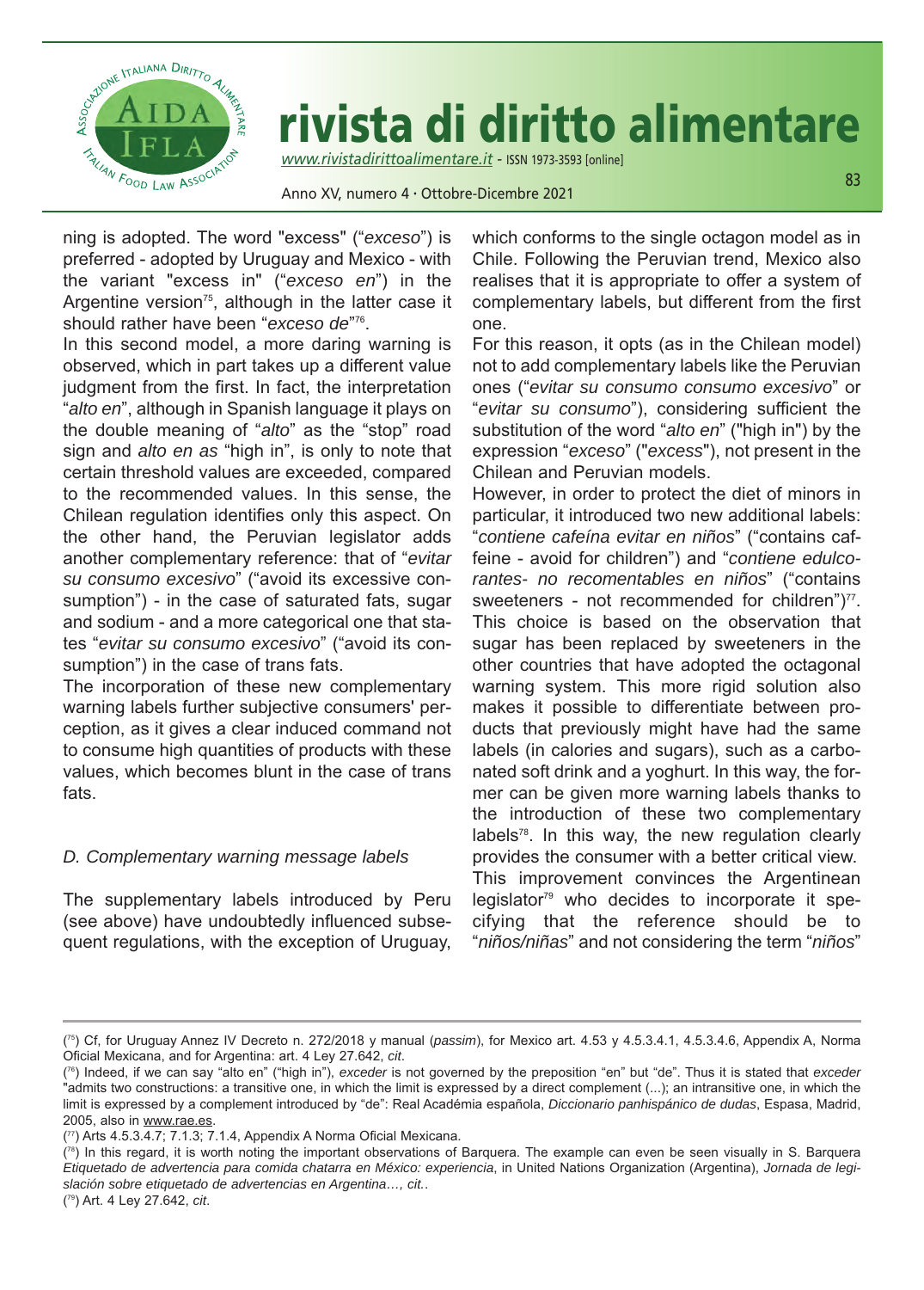

Anno XV, numero 4 • Ottobre-Dicembre 2021

84

as a neutral gender.

### *4.- Reference values and nutrient profile model associated with the warning label*

However, the iconographic panorama shown above also differs in some aspects on the substance, in that the reference parameters for setting the reference thresholds associated with the warning labels are different. In this sense, two macro-blocks can be observed, an octagonal warning model that takes as a reference the Pan American Health Organization Nutrient Profile Model (PAHO) $80 -$  based on kcal - and a separate one that adopts as a unit of measurement a system based on 100 g or cubic centimeters (cc). The first two regulations belong to this second block - the Chilean and Peruvian models - but with some important differences between them.

At the time of the incorporation of both regulations, the PAHO nutritional profile was not yet consolidated, given that it dates from 2016, although some studies from 2003 were taken up<sup>81</sup>. There were, however, some 2010 PAHO recommendations $82$ , which at that time were

based on the unit of measurement based on 100 g or cubic centimeters (cc), as expressed Recommendation number 10<sup>83</sup>.

Chile, as the PAHO nutritional profile did not yet exist and there are only a few recommendations, opted to adopt the same unit of measurement of the recommendations with less rigid criteria<sup>84</sup>.

When the Peruvian regulation was enacted in 2012, the PAHO nutritional profile did not yet exist, but the legislator is clear in expressly stating since  $2013^{85}$  in the Peruvian Law on Healthy Nutrition that its reglamento, when enacted, must follow the PAHO recommendations.

However, the reglamento comes a few years later to adopt less rigid parameters, which some believe is due to pressure from the industry $86$ .

This model is opposed to the one based on the 2016 PAHO nutritional profile<sup>87</sup>, which takes as reference thresholds those associated with Kcals, and is followed by Mexican<sup>88</sup>, Uruguayan<sup>89</sup> and Argentinean<sup>90</sup> legislators and whose introduction has been sponsored in Peruvian legislation<sup>91</sup>. In this sense, models with different thresholds and/or parameters are created. However, the evolution of subsequent legislators and the tendency to standardize the criteria by pushing towards a different nutritional profile can be

( 83) Paho, *Recommendations, cit*., p. 13 et seq.

( 90) Art. 6 Ley 27642/2021, *cit.*

<sup>(</sup> 80) PAHO, *Nutrient profile models*, Washington- DC, 2016, in https://iris.paho.org/bitstream/handle/10665.2/18621/97892 75118733\_eng.pdf. In relation to the importance related to non-communicable diseases see also PAHO, *Plan of Action for the Prevention and Control of Noncommunicable Diseases in the Americas 2013-2019,* Washington, DC: PAHO, 2014*.*

<sup>(</sup> 81) It should be noted that, as has been highlighted, this model takes as a criterion the transcription into food of the population nutrient targets defined by the World Health Organisation in its Technical Report 916 (2003): Cepea, *Perfiles nutricionales*…, *cit*., p. 11.

<sup>(</sup> 82) PAHO, *Recommendations from a Pan American Health Organization Expert Consultation on the Marketing of Food and Non-Alcoholic Beverages to Children in the Americas*, Washinton-DC, 2011, at https://www.paho.org/hq/dmdocuments/2011/2011-paho-finalexperts-food-marketing-children.pdf .

<sup>(</sup> 84) For a comparison of Chile and Peru values and their progressive implementation see A. Ferrante, *El etiquetado frontal*…, *cit*., p. 160 et ss.

<sup>(</sup> 85) Según lo que dispone la Primera Disposición transitoria complementaria. Ley n. 30021/2012, *cit*.

<sup>(</sup> 86) It is considered that "the regulation approved by the Executive approved much more tolerant parameters in favour of the industry": Delgado Zegarra J., *Seis meses para adaptarnos a estándares más exigentes en los alimentos*, 11 January 2022, at https://saludconlupa.com/opinion/seis-seis-meses-para-adaptarnos-a-estndares-ms-exigentes-en-los-alimentos/.

<sup>(</sup> 87) The criteria can be seen in PAHO, *Nutrient profile models, cit*., p. 17 y ss.

<sup>(</sup> 88) Art. 4.5.2.4.16; 4.5.3; artículo transitorio Norma Oficial Mexicana.

<sup>(</sup> 89) Anexo II Decreto N° 272/2018 and Manual para la aplicación (p. 13 y ss).

<sup>(</sup> 91) j. Delgado Zegarra, F. Da Silva gomes, *Perfil de nutrientes de productos alimentarios eximidos de la aplicación de advertencias en el frente del envase durante la primera etapa de la Ley de alimentación saludable en Perú: estudio de caso*, in *Rev. Panam, Salud Publica*. 2021;45, p. 5. https://doi.org/10.26633/RPSP.2021.153.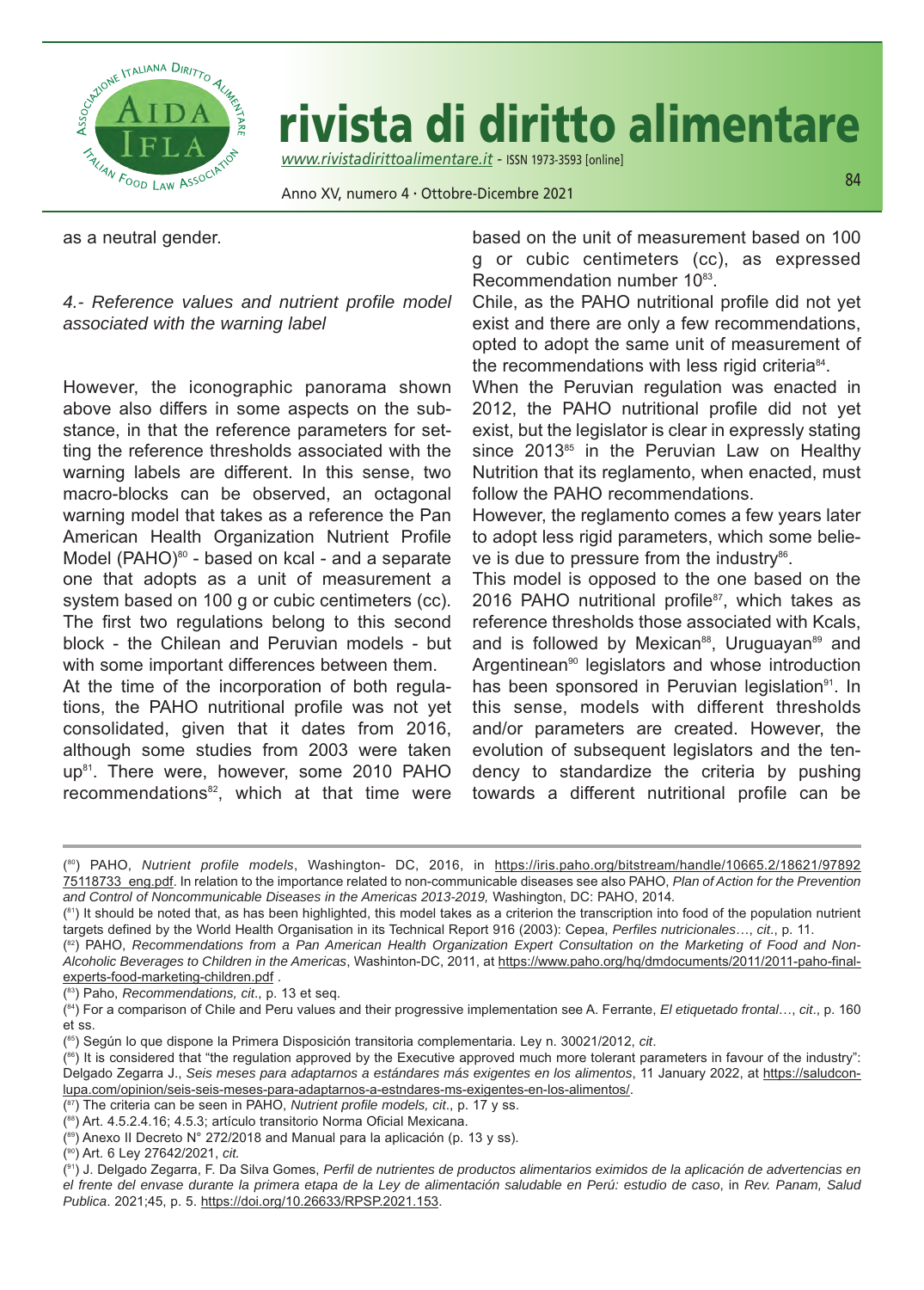

Anno XV, numero 4 • Ottobre-Dicembre 2021

observed.

In this context, the imminent evolution of the Peruvian parameters should also be noted. Indeed, the Peruvian Supreme Court, in a ruling of August 2021 and filed in November<sup>92</sup>, urged the executive branch to bring the existing technical parameters into line with the 2010 PAHO Recommendations within a reasonable period of six months. The reference to these parameters is expressly provided for in the Peruvian law of 2013, which had been in place since the first draft law<sup>93</sup>. The draft was presented in April 2012<sup>94</sup> and parameters were subsequently eliminated during the legislative process.

However, this pronouncement presents some peculiarities. On the one hand, it will lead to an improvement of the system, since the criteria<sup>95</sup> of 2010 PAHO Recommendations are lower, and therefore stricter, than those currently envisaged for the last phase of implementation of the Peruvian law.

On the other hand, it should be noted that these values are still linked to the unit of measurement by grams or cubic centimeters (cc), because, since 2016, PAHO has partially changed the criteria by adopting nutritional profiles based on Kcal. For this reason, it would therefore be desirable that, for the sake of a systematic and integrative interpretation, if the values were to be updated, this should be done in relation to the current nutritional profile, otherwise the legislation would be updated with parameters that PAHO itself considers could be improved. What is certain is that, in any case, the Peruvian legislator will move towards more rigid parameters with respect to the current ones.

Thus, the Chilean regulation, which seemed terribly severe at the time of its implementation, has evolved in subsequent legal formants from being tendentially one of the most rigid (with respect to front-of-pack labelling models other than octagons) to be tendentially with a lower level of exigency with respect to the others that adopt the same octagonal warning system, by values or criteria. This is a clear example of the evolution and function of legal transplants which tend to aim, by means of gradual modifications, at a perfection of the system, although sometimes there may be imbalances or delays due to the need to give effect to legal pronouncements that move on late perspectives within the normative/legislative evolution that has existed. In this sense, no recrimination can be made against the Chilean legislator, given that they have paved the way without having had (useful and multiple) previous points of reference in the creation of their models. So, whoever decides to transplant, in a kind of legal Darwinism, tends to evolve and improve the model, although some mishaps may occur<sup>96</sup>. In this context, political and economic decisions also

<sup>(</sup> 92) Corte Suprema de justicia de la República, Sala de Derecho Constitucional y Social Permanente, 26 august 2021, filled on 9 november 2021, n. PROC. 11811-2017, Acción popular n. 27461-2018.

<sup>(</sup> 93) Technically, it is one of the first, as the 2012 project subsequently merges with two earlier ones submitted in 2011: *proyecto* n. 00774/2011-CR: "*Ley de prevención y control de los riesgos del consumo de comidas o alimentos con altos contenidos de nutrientes y exceso de calorías*" and Proyecto ley n. 00775/2011-CR, that "*Prohíbe la venta de comida chatarra en los colegios públicos y privados*", at https://www2.congreso.gob.pe/sicr/tradocestproc/Expvirt\_2011.nsf/visbusqptramdoc/01038?opendocument .

<sup>(</sup> 94) These values are expressly provided for in Art. 2 of *Proyecto ley 01038/2011-CR, "Ley de promoción de la salud para la protección* de los consumidores niños, niñas y adolescentes", submitted by Congressman Jaime Delgado, on 23 april 2012, https://www2.congreso.gob.pe/Sicr/TraDocEstProc/Contdoc01\_2011.nsf/d99575da99ebfbe305256f2e006d1cf0/4c7b0a67574bd175052579e900711141/\$FI LE/PL01038230412.pdf.

<sup>(</sup> 95) Recommendation n. 10.2.b establish that "Do not exceed the following amounts of sugars, saturated fats, trans fatty acids (TFA), or salt": • total sugars: ≤ 5.0 gr / 100 gr of solid food or ≤ 2.5 gr / 100 ml of beverage, • Saturated fats: ≤ 1.5 gr / 100 gr of solid food or ≤ 0.75 gr / 100 ml of beverage, • Trans fatty acids (industrially produced TFA): 0.0 gr / 100 gr of solid food or 100 ml of beverage, • Salt ≤ 300 mg / 100 gr of solid food or 100 ml of beverage", naturally occurring nutrients such as sugar and saturated fat in milk products do not count against these limits set. The recommendation also provide that beverages containing noncaloric sweeteners cannot be advertised to children.: PAHO, *Recommendations*, cit., p. 13 et ss.

<sup>(&</sup>lt;sup>96</sup>) In this sense the values for example, although there is the same octagon, the results may be different because the reference standards are quantified differently. For some critical considerations, reference is made to Ferrante, *El etiquetado frontal*…, *cit*., p. 141 et ss.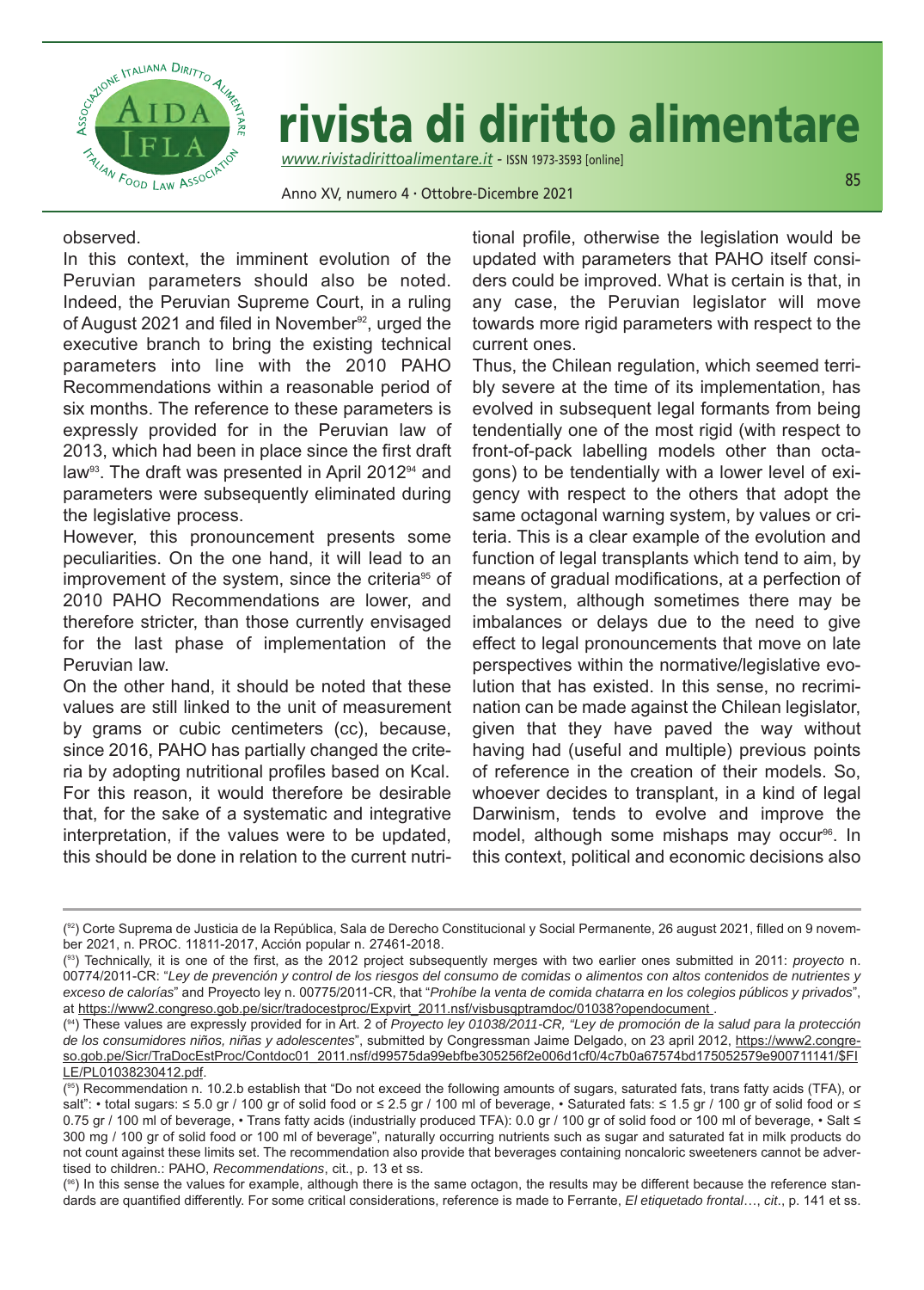

Anno XV, numero 4 • Ottobre-Dicembre 2021

86

necessarily interact, which in this case, as we have seen, are also manifested in adopting or choosing certain octagons and excluding others (*see supra*).

## *5.- (continued) exclusions of certain foods*

Adopting the PAHO nutrient profile model also means automatically excluding certain foods from the labelling profile assessment. The PAHO system is based on the NOvA food classification (derived from the Brazilian "new"), $97$  which classifies foods in four groups: group 1. Unprocessed or minimally processed foods, group 2. Processed culinary ingredients, group 3. Processed foods, group 4. Ultra-processed foods<sup>98</sup>. Here, importance is given to the profiling of critical foods, the first two groups are excluded and the third and fourth groups are taken as a reference and the use of sweeteners in food and beverages is considered as a negative factor<sup>99</sup>.

It is true that PAHO nutritional model is one of the most rigid and demanding, and in this sense it mainly protects the consumer by differentiating between ultra-processed and non-ultra-processed products, an aspect that is not present in the Nutri-score or NutrInform Battery<sup>100</sup>. In the latter, the exemption is based on criteria relating to certain products or the size of the packaging (see above). This measure is completely antithetical to the Mexican measure, which aims to protect consumers even in the case of small packages by

introducing numerical labelling. Therefore, the front-of-pack labelling associated with PAHO nutrient profile seems to considerably narrow the scope for economic freedoms in relation to the less healthy products, which are essentially processed and ultra-processed products, at least according to the NOvA classification.

The rigidity of the model can be seen for example in the case of the reference to sodium amounts. Both the Italian NutrInform model and the PAHO nutrient profile are based on the measurement of sodium over a total daily intake of 2,000 kcal, however the ratio is nevertheless different since for the PAHO nutrient profile the amount of sodium (mg) in any given amount of product and energy (kcal) is equal or greater than 1:1 and should therefore be 2 grams<sup>101</sup>, while for the Italian model it is 2.4 grams per day. Indeed, the conclusion that 6 grams per day is allowed under Italian law should not be misleading, as it refers to salt and not sodium<sup>102</sup>. Given that the Italian regulations adopt the values of Regulation n. 1169/2011, it should be borne in mind that "'salt' means the salt equivalent content calculated using the formula: salt = sodium  $\times$  2,5" (annex I), same ratio as adopted by the PAHO nutrient profile $103$ .

Therefore, applying the ratio would mean that the 6 grams of salt per day of the Italian model is equivalent to 2.4 grams of sodium. In other words, the Italian model still allows a higher sodium intake than the other models, but not as much as it seemed. As can be seen, the comparisons are

<sup>(</sup> 97) PAHO, *Nutrient profile models, cit*., p. 12 et ss.

<sup>(</sup> 98) See C.A. Monteiro, R. Bertazzi Levy, R. M. Claro, I.R. R. Castro, j. Cannon, *A new classification of foods based on the extent and purpose of food processing*, in *Cadernos de Saúde Pública*, vol. 26, No 11, 2010, p. 2039 et seq; C.A. Monteiro, j. Cannon, j. C. Moubarac, R. Bertazzi Levy, M. L. Louzada, P. Constante jaime, *The UN Decade of Nutrition, the NOVA food classification and the trouble with ultra-processing*, in *Public Health Nutr*. 2018 jan; vol. 21, No 1, p. 5 et seq; C.A. Monteiro, j. Cannon, jR. Bertazzi Levy, C. Moubarac, P. Constante jaime, A. P. Martins, D. Canella, M.L. Louzada, D. Parra, *Food classification, public health. NOVA, the star shines bright*, in *World Nutrition*, vol. 7, No 1-3, 2016, p. 28 et seq.

<sup>(</sup> 99) CEPEA, *Perfiles nutricionales…, cit*., p. 17.

<sup>(</sup> 100) Anyway see Annex v Regulation No 1169/2011, *cit*.

<sup>(</sup> 101) Paho, *Nutrient profile models*, cit., p. 18. The criteria are less than mg of sodium per 1 kcal, 30% f total energy from total fat; less tan 10% of total energy from saturated fat, less than 1% of total energy from trans fat, less than 10% of total energy from free sugars.

<sup>(</sup> 102) Anexo A, Decreto 19 nov 2020, *cit*.

<sup>(</sup> 103) PAHO, *Nutrient profile models, cit*., p. 23.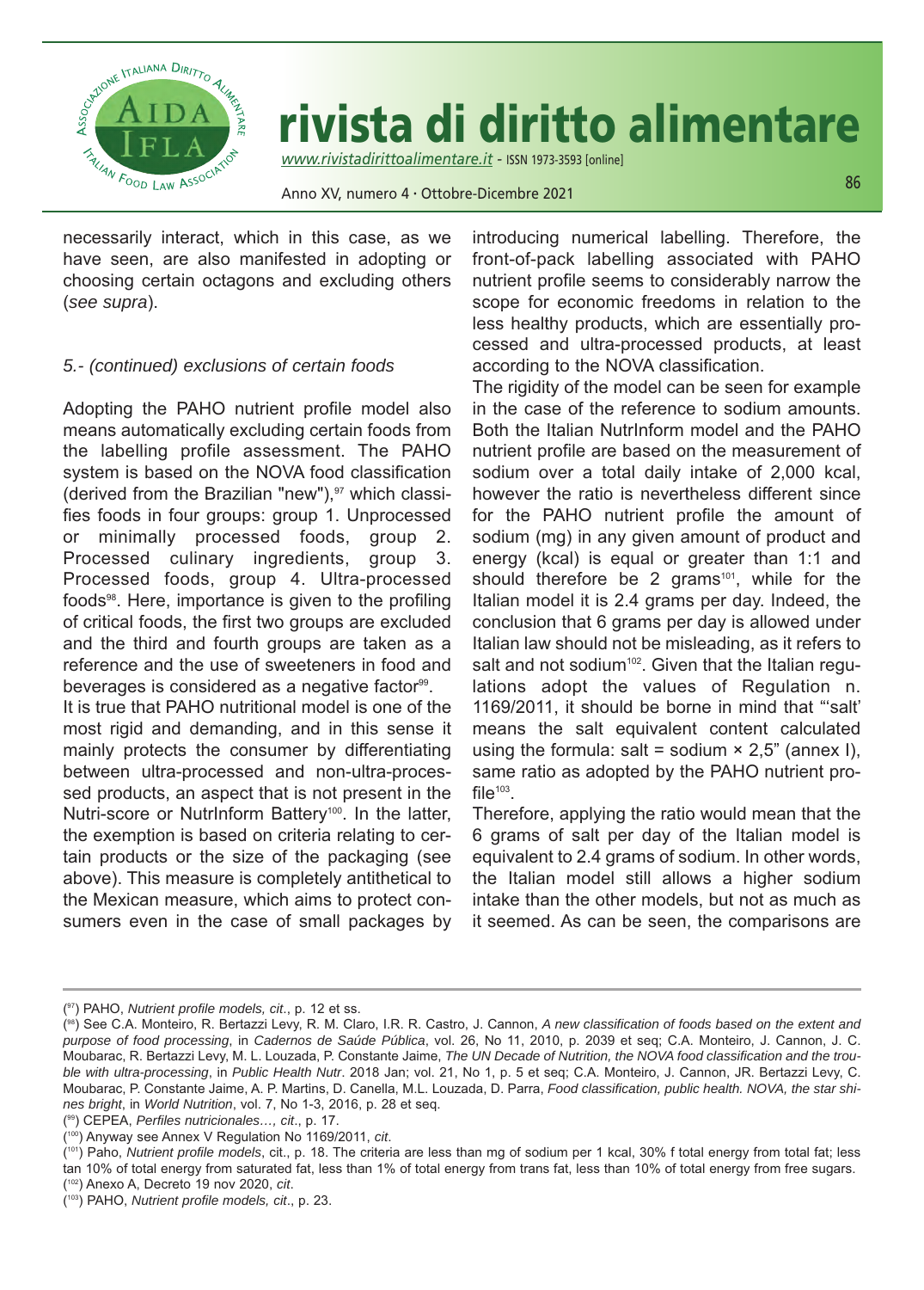

Anno XV, numero 4 • Ottobre-Dicembre 2021

not simple and sometimes not clear<sup>104</sup>.

Complementing the example, in the Chilean and Peruvian cases the sodium values should not be less than or equal to 400 mg/100 g in solid food and less than or equal to 100 mg/100 ml in beverages.105 However, it should be recalled that the exclusions of foods subject to the regulation are different in the Chilean and Peruvian case as they do not adopt the NOvA classification. In Chile, for example, natural foods without the addition of these nutrients and others are excluded<sup>106</sup>. Without dwelling on this issue, some considerations should be made, given that the Peruvian Supreme Court has expressly ordered that the so-called breast-milk substitutes be subject to the warning labelling regime. In this regard, Supreme Court established that the exceptions provided for in the Peruvian law<sup>107</sup> do not allow for "undefined exceptions<sup>108"</sup> and that therefore, in accordance with Article 4 of the *Reglamento<sup>109</sup>*, as these processed foods must be included. Therefore, the first supplementary transitional provision of the Reglamento of the Law<sup>110</sup> is considered void insofar as it expressly provided for exclusion of breast-milk substitutes<sup>111</sup>.

The Supreme Court has thus considered that the

regulation violated the Law, denaturalizing it, a constitutionally prohibited aspect<sup>112</sup>. The Peruvian regulation excludes from the warning system foods and non-alcoholic beverages in their natural state not subject to industrialization processes, foods of primary or minimal processing, foods for culinary preparation and foods of special diets subject to the Codex Alimentarius<sup>113</sup>.

For these reasons it can be observed that the front-of-pack labelling models move on complicated technical profiles that even make it difficult to understand at a comparative level given the heterogeneity of possible scenarios.

### *6.- A necessary awareness of a "private food law" and the need for interdisciplinary harmony*

Front-of-pack labelling was born out of several demands, one of which was the idea of being able to contribute to reducing non-communicable diseases<sup>114</sup>, first and foremost obesity and with particular attention to obesity in children, although this last aspect seems to have been more of a concern for Latin America. The normative regulation of this phenomenon has to deal with different

( 107) Art. 2 Ley 30021/2012, *cit.*

( 109) Art. 4 Decreto Supremo n. 017-2017-SA, *cit*.

<sup>(&</sup>lt;sup>104</sup>) Sometimes the interpretation of the same Regulation (EU) No 1169/2011 is not clear, since art. 30 of the regulation states that "Where appropriate, a statement indicating that the salt content is exclusively due to the presence of naturally occurring sodium may appear in close proximity to the nutrition declaration".

The problem is further complicated by the fact that in Regulation (EC) No 1924/2006 the values between sodium and salt in Regulation 1924/2006 seem to be different since "A claim that a food is sodium-free or salt-free, and any claim likely to have the same meaning for the consumer, may only be made where the product contains no more than 0,005 g of sodium, or the equivalent value for salt, per 100 g": Annex Regulation (EC) No 1924/2006 *cit*.

<sup>(&</sup>lt;sup>105</sup>) According to the new technical parameters elaborated by the Peruvian Ministry of Health and in force since March 2022: https://cdn.www.gob.pe/uploads/document/file/2182469/Comunicado.pdf.pdf cf. art. 4 Decreto Supremo n. 017-2017-SA. ( 106) Art.120 *bis* let. A-D RgSA, cit., in relation to infant food see, in particular, point C.

<sup>(</sup> 108) Literally it is stated that Art. 2 of the law "*no abarca supuestos indeterminados"*: point 4.8) Corte Suprema, 26 august 2021, *cit*.

<sup>(</sup> 110) First Supplementary Transitional Provision Ley n. 30021/2012, *cit*.

<sup>(</sup> 111) It does not matter if the reform of the regulation in 2019 (dated 15 june 2019) led to a change in the wording of the provision by replacing the reference to such substitutes with "foods of special diets subject to the Codex Alimentarius".

<sup>(</sup> 112) Pursuant to art. 118 n. 8 Peruvian Constitution: points 4.9 et seq Corte Suprema, 26 august 2021, cit.

<sup>(</sup> 113) First Supplementary Transitional Provision. Decreto Supremo n. 017-2017-SA, *cit*.

<sup>(</sup> 114) See e.g. PAHO, *Front-of-Package Labeling as a Policy Tool for the Prevention of Noncommunicable Diseases in the Americas*, Document Number PAHO/NMH/RF/20-0033, 2020, in https://iris.paho.org/handle/10665.2/52740</u>. On interaction of parental behaviours in relation to the meals provided to children: A. Musio, *Scelte alimentari dei genitori e interesse del minore*, in this *Riv*. www.rivistadirittoalimentare.it, No 2-2017, p. 4 et ss.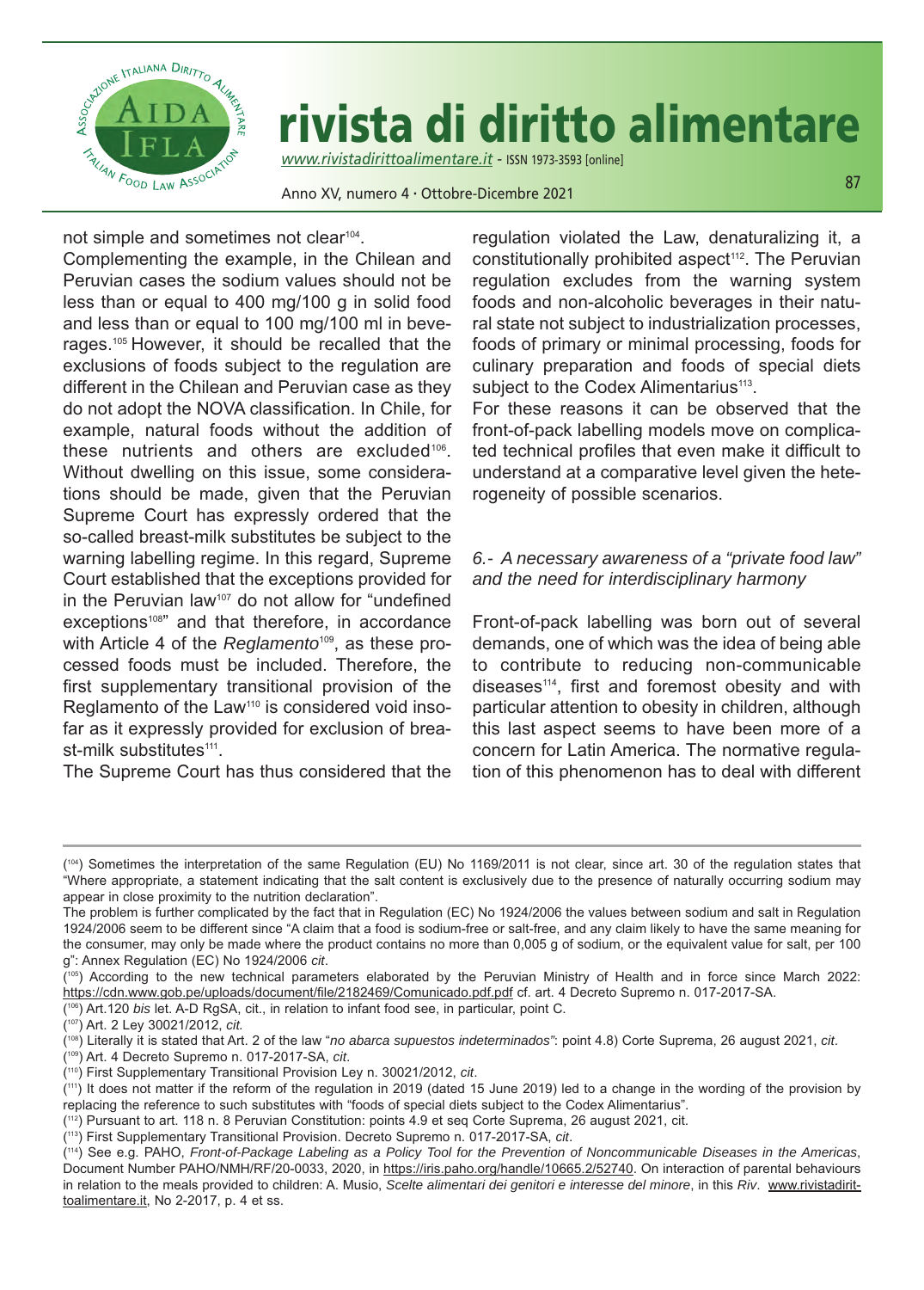

*www.rivistadirittoalimentare.it -* ISSN 1973-3593 [online]

Anno XV, numero 4 • Ottobre-Dicembre 2021

factors where, alongside lawyers, doctors, nutritionists, statisticians, psychologists, economists and politicians, among others, play a key role. In this context, the front-of-pack labelling and food law in general must necessarily help consumers to better understand the information so that they can consciously enter into certain contractual transactions without indirect pressure. This is often biased or altered by certain behaviors in order to promote the products themselves in a more appropriate way. For example, the need to foresee appropriate regulations concerning the "food environment" where products are sold has also been mentioned. Thus, the practice of hiding the front-of-pack labelling of the product on the shelf, the low placement of products with more warning labels or the creation of imaginary figures of people (prohibited on the packages) by placing the products on the shelves has become evident, as very interestingly has been evidenced<sup>115</sup>. For this reason, commercial law and private law need to be harmonised, given that the regulation of labelling or labelling or advertising aspects often do not have an adequate dialogue because they are supervised by different structures or bodies that do not always dialogue coherently with each other. This is also because such behavior clearly also leads to unfair competition practices between companies. This is why an adequate and coherent "private food law" is necessary, i.e., to predispose a private law that - in its commercial, civil and consumer facets - operates efficiently. It is for this reason that the Argentine legislator expressly refers to the integration of the rules of

the Law for the Promotion of Healthy Nutrition with the Consumer Law and the Decree on Fair Trade<sup>116</sup> and the need to harmonize the Argentine Food Code properly<sup>117</sup>. The pending regulation (Reglamento) of the new law<sup>118</sup> will be a great opportunity to hopefully balance many of these aspects.

#### *7.- Conclusion*

Different front-of-pack labelling models have been reviewed and it is true that, depending on the culinary culture of each country or the influence of the multidisciplinary factors outlined above, each country may try to tailor the model to its own needs.

However, I believe that the Nutri-score model, although it seems to be tending to consolidate in Europe, should necessarily make a critical effort to confront itself with other emerging models, such as NutrInform Battery and even more with the octagonal warning model, which seems not only to consolidate but also to be gradually refined. In this sense, self-reported studies (see above) should broaden their critical vision<sup>119</sup>. So too should the European Union, which, for the moment, does not seem to have taken Latin American models into consideration.

If an effective front-of-pack labelling model to achieve an adequate reduction of non-communicable diseases is to be effectively incorporated, it must necessarily begin to broaden a broader viewpoint and approach. In this sense, the feasi-

<sup>(</sup> 115) Barquera, *Etiquetado de advertencia*…, cit.

<sup>(</sup> 116) Reference is made respectively to the Ley n. 24.240 and to Decreto n. 274/2019: arts. 15, 16 Ley n. 27642/2021, cit., cf vg.r. arts. 7 y 8 Regulationn. 1169/2011, cit. More generally from the Italian perspective *v.gr*. L. Bairati, E. grasso, *Indicazioni in etichetta e messaggi fuorvianti nell'informazione del consumatore di alimenti*, in *Revista Bioética y Derecho*, 2018, n. 42, p. 33 et seq.

<sup>(</sup> 117) Art. 22 Ley n. 27642/2021, cit.. In particular, action is to be taken in Chapter v on the labelling and advertising of foodstuffs of *Código alimentario argentino. Also see Resolución conjunta Secretaría de Políticas, Regulación y Relaciones Sanitarias* (SPRyRS) n. 149/2005 and *Resolución Secretaría de Agricultura, Ganadería, Pesca y Alimentos* (SAgPyA) n. 683/2005, see also *Resolución Grupo Mercado Común n. 26/03 "Reglamento Técnico Mercosur para Rotulación de Alimentos Envasados"; Resolución Grupo Mercado Común n. 46/03 "Reglamento Técnico Mercosur sobre el rotulado nutricional de Alimentos Envasados"*.

<sup>(</sup> 118) The *reglamento* of Law n. 27642/2021 must be enacted within ninety days of its promulgation: art. 23 Ley n. 27642/2021, cit.

<sup>(</sup> 119) Important is the broader comparative work being carried out in Taillie, Bercholz, Popkin et al., *Changes in food purchases after the Chilean policies*…, cit.